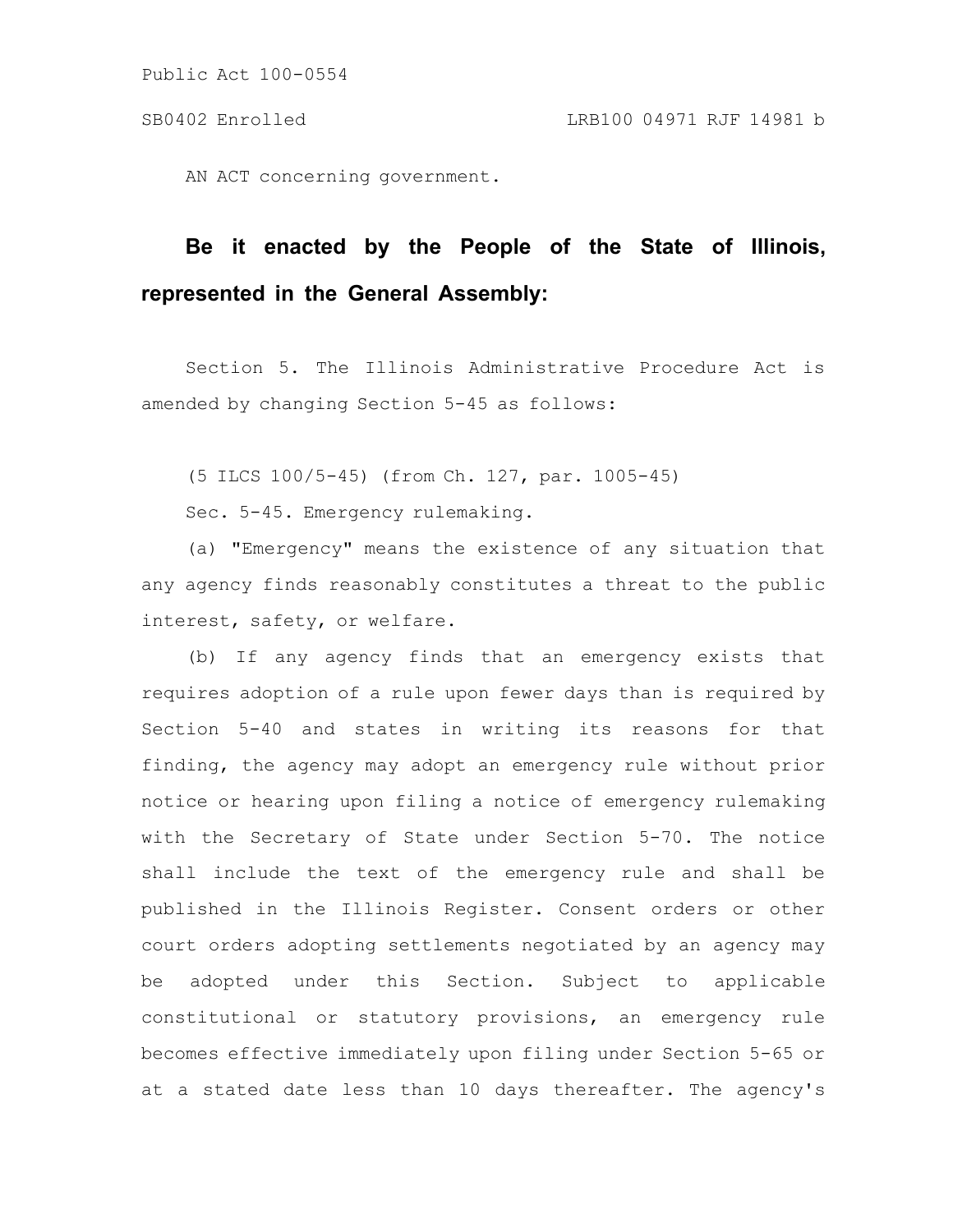finding and a statement of the specific reasons for the finding shall be filed with the rule. The agency shall take reasonable and appropriate measures to make emergency rules known to the persons who may be affected by them.

(c) An emergency rule may be effective for a period of not longer than 150 days, but the agency's authority to adopt an identical rule under Section 5-40 is not precluded. No emergency rule may be adopted more than once in any 24-month period, except that this limitation on the number of emergency rules that may be adopted in a 24-month period does not apply to (i) emergency rules that make additions to and deletions from the Drug Manual under Section 5-5.16 of the Illinois Public Aid Code or the generic drug formulary under Section 3.14 of the Illinois Food, Drug and Cosmetic Act, (ii) emergency rules adopted by the Pollution Control Board before July 1, 1997 to implement portions of the Livestock Management Facilities Act, (iii) emergency rules adopted by the Illinois Department of Public Health under subsections (a) through (i) of Section 2 of the Department of Public Health Act when necessary to protect the public's health, (iv) emergency rules adopted pursuant to subsection (n) of this Section, (v) emergency rules adopted pursuant to subsection (o) of this Section, or (vi) emergency rules adopted pursuant to subsection (c-5) of this Section. Two or more emergency rules having substantially the same purpose and effect shall be deemed to be a single rule for purposes of this Section.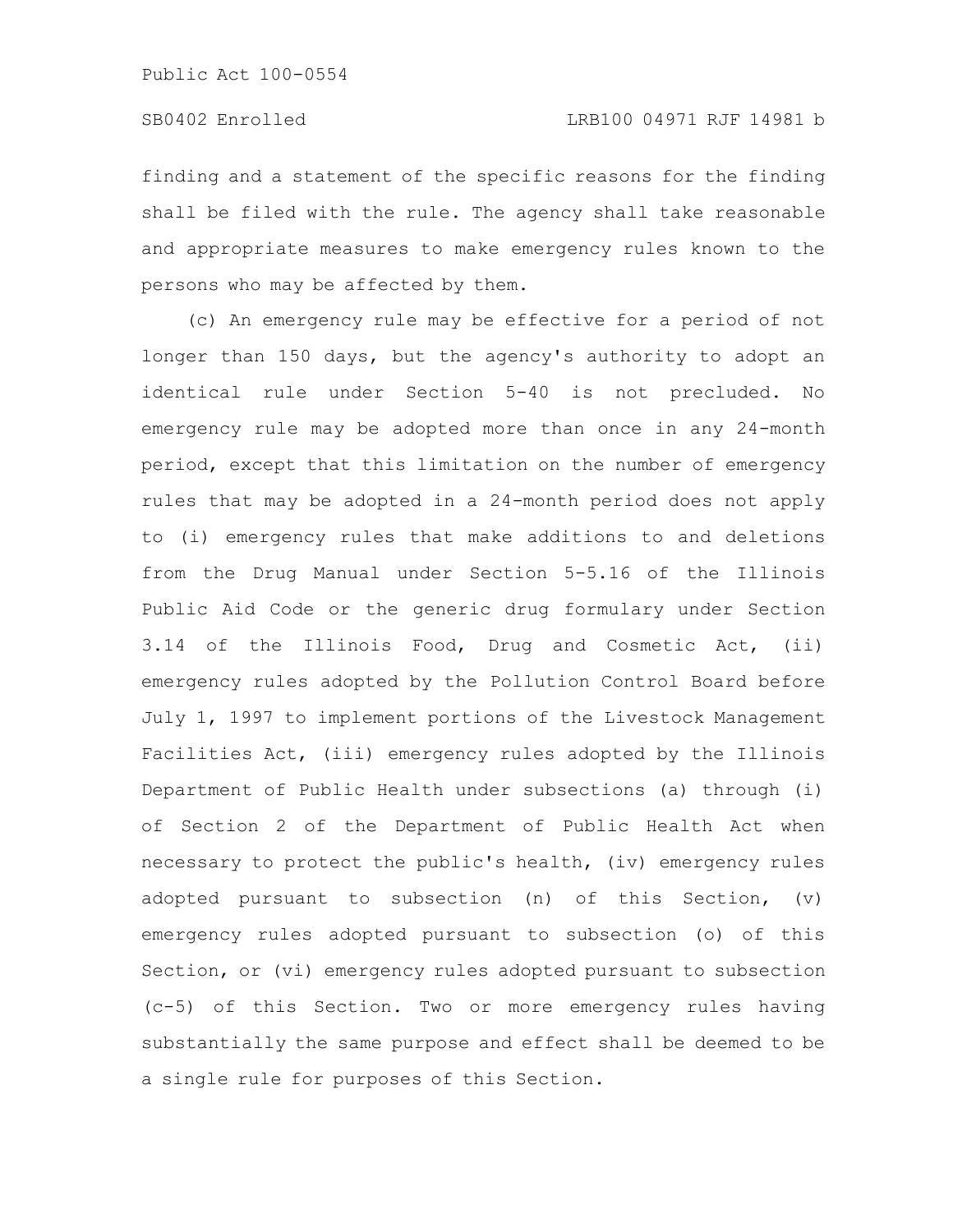# SB0402 Enrolled LRB100 04971 RJF 14981 b

(c-5) To facilitate the maintenance of the program of group health benefits provided to annuitants, survivors, and retired employees under the State Employees Group Insurance Act of 1971, rules to alter the contributions to be paid by the State, annuitants, survivors, retired employees, or any combination of those entities, for that program of group health benefits, shall be adopted as emergency rules. The adoption of those rules shall be considered an emergency and necessary for the public interest, safety, and welfare.

(d) In order to provide for the expeditious and timely implementation of the State's fiscal year 1999 budget, emergency rules to implement any provision of Public Act 90-587 or 90-588 or any other budget initiative for fiscal year 1999 may be adopted in accordance with this Section by the agency charged with administering that provision or initiative, except that the 24-month limitation on the adoption of emergency rules and the provisions of Sections 5-115 and 5-125 do not apply to rules adopted under this subsection (d). The adoption of emergency rules authorized by this subsection (d) shall be deemed to be necessary for the public interest, safety, and welfare.

(e) In order to provide for the expeditious and timely implementation of the State's fiscal year 2000 budget, emergency rules to implement any provision of Public Act 91-24 or any other budget initiative for fiscal year 2000 may be adopted in accordance with this Section by the agency charged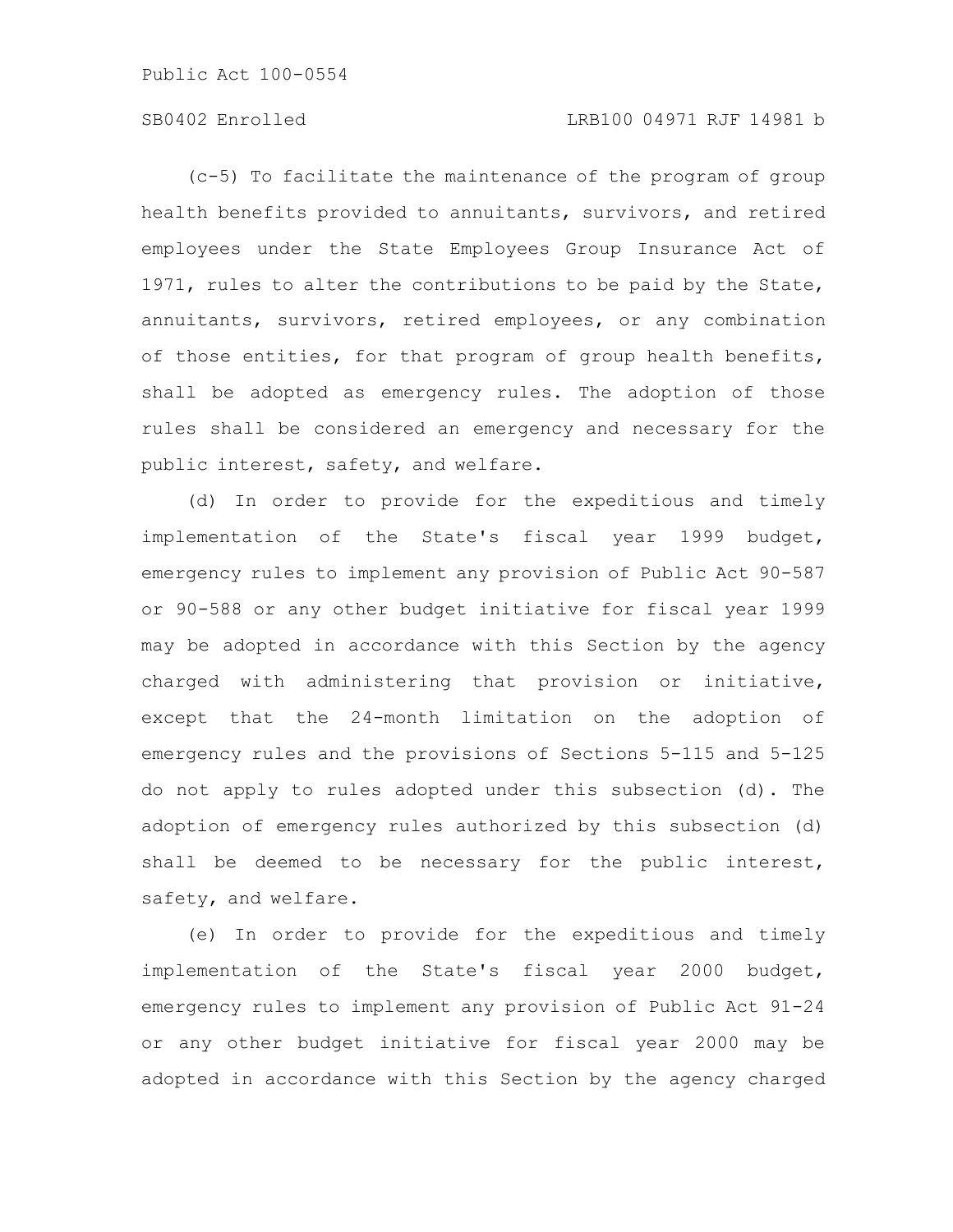# SB0402 Enrolled LRB100 04971 RJF 14981 b

with administering that provision or initiative, except that the 24-month limitation on the adoption of emergency rules and the provisions of Sections 5-115 and 5-125 do not apply to rules adopted under this subsection (e). The adoption of emergency rules authorized by this subsection (e) shall be deemed to be necessary for the public interest, safety, and welfare.

(f) In order to provide for the expeditious and timely implementation of the State's fiscal year 2001 budget, emergency rules to implement any provision of Public Act 91-712 or any other budget initiative for fiscal year 2001 may be adopted in accordance with this Section by the agency charged with administering that provision or initiative, except that the 24-month limitation on the adoption of emergency rules and the provisions of Sections 5-115 and 5-125 do not apply to rules adopted under this subsection (f). The adoption of emergency rules authorized by this subsection (f) shall be deemed to be necessary for the public interest, safety, and welfare.

(g) In order to provide for the expeditious and timely implementation of the State's fiscal year 2002 budget, emergency rules to implement any provision of Public Act 92-10 or any other budget initiative for fiscal year 2002 may be adopted in accordance with this Section by the agency charged with administering that provision or initiative, except that the 24-month limitation on the adoption of emergency rules and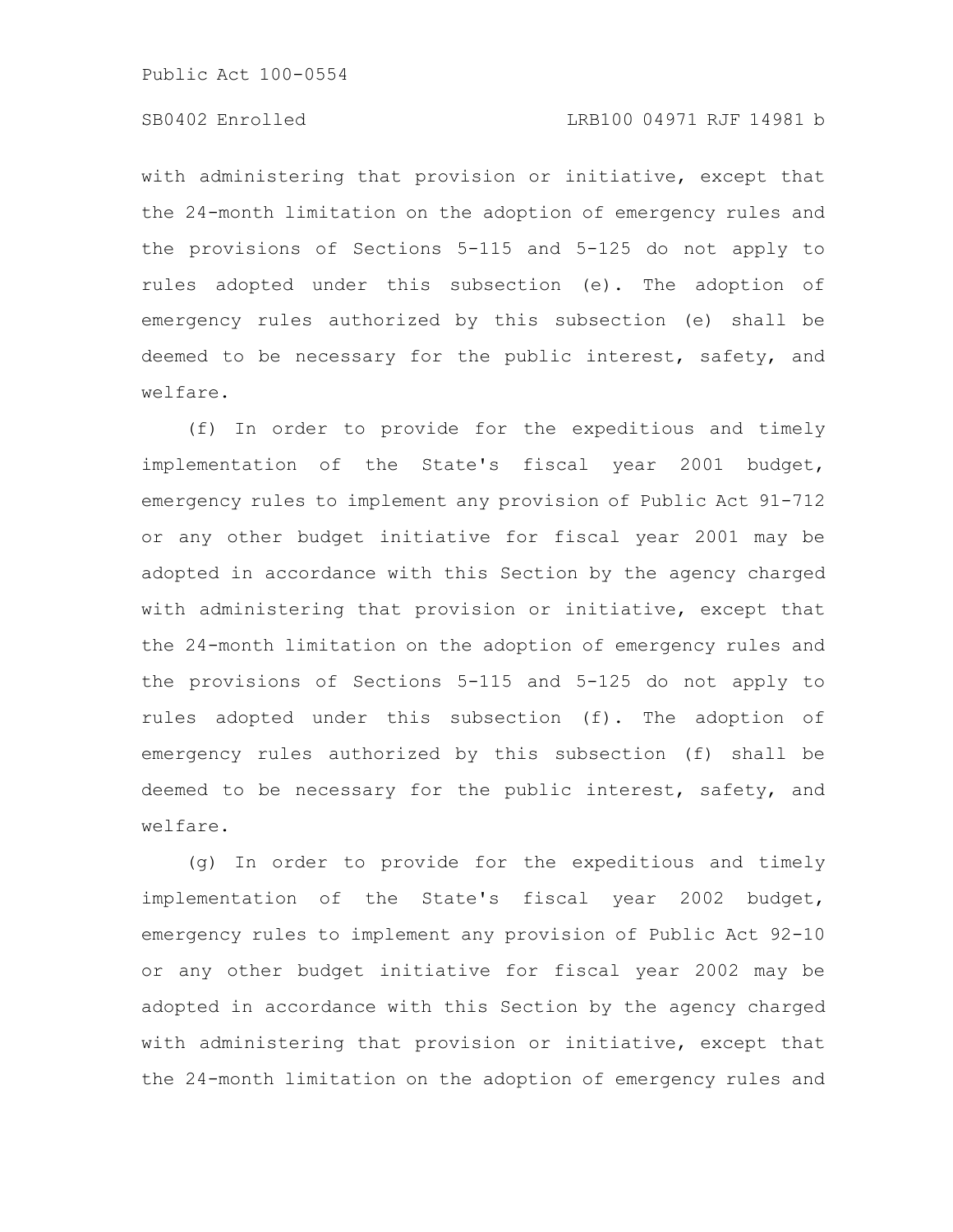the provisions of Sections 5-115 and 5-125 do not apply to rules adopted under this subsection (g). The adoption of emergency rules authorized by this subsection (g) shall be deemed to be necessary for the public interest, safety, and welfare.

(h) In order to provide for the expeditious and timely implementation of the State's fiscal year 2003 budget, emergency rules to implement any provision of Public Act 92-597 or any other budget initiative for fiscal year 2003 may be adopted in accordance with this Section by the agency charged with administering that provision or initiative, except that the 24-month limitation on the adoption of emergency rules and the provisions of Sections 5-115 and 5-125 do not apply to rules adopted under this subsection (h). The adoption of emergency rules authorized by this subsection (h) shall be deemed to be necessary for the public interest, safety, and welfare.

(i) In order to provide for the expeditious and timely implementation of the State's fiscal year 2004 budget, emergency rules to implement any provision of Public Act 93-20 or any other budget initiative for fiscal year 2004 may be adopted in accordance with this Section by the agency charged with administering that provision or initiative, except that the 24-month limitation on the adoption of emergency rules and the provisions of Sections 5-115 and 5-125 do not apply to rules adopted under this subsection (i). The adoption of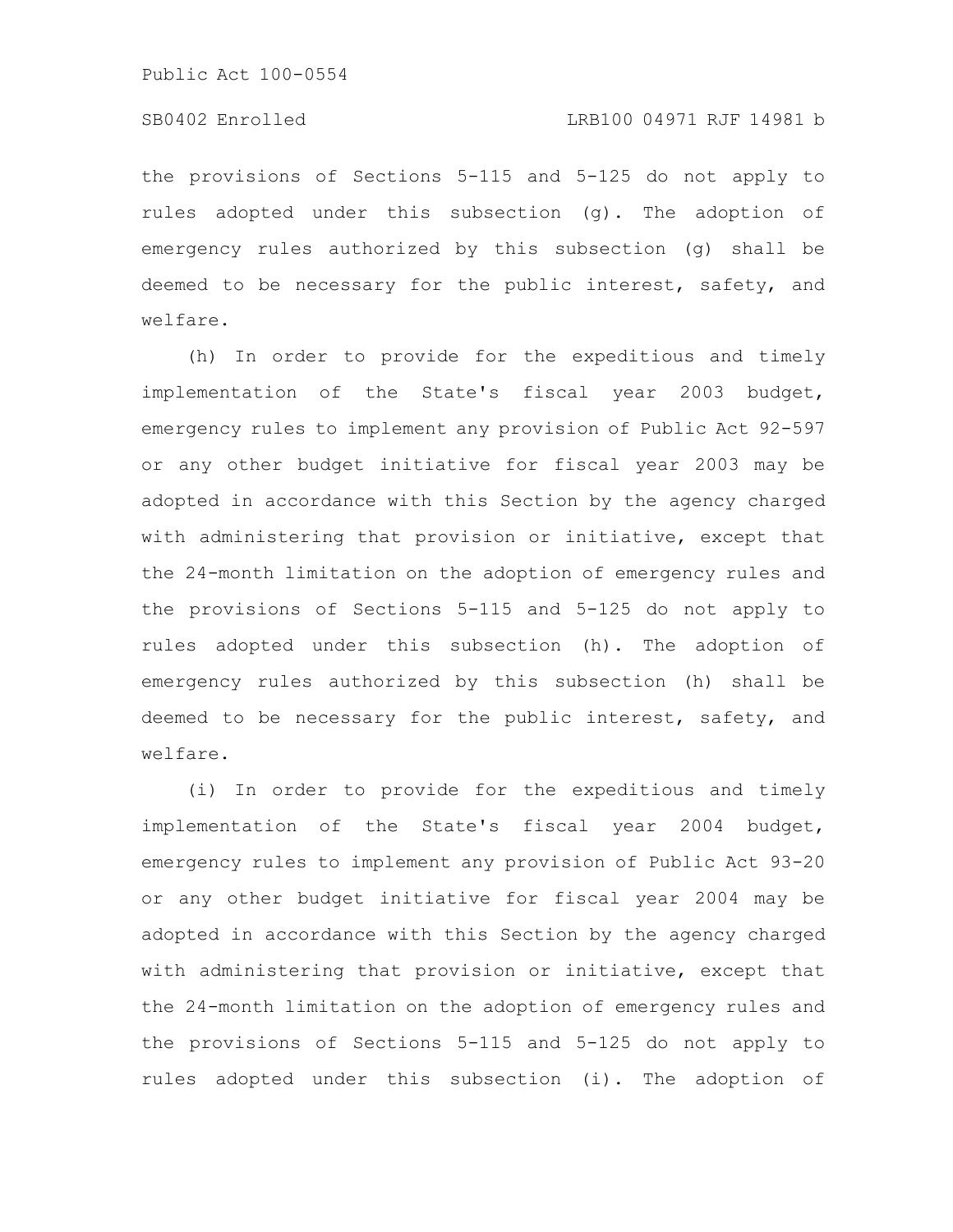# SB0402 Enrolled LRB100 04971 RJF 14981 b

emergency rules authorized by this subsection (i) shall be deemed to be necessary for the public interest, safety, and welfare.

(j) In order to provide for the expeditious and timely implementation of the provisions of the State's fiscal year 2005 budget as provided under the Fiscal Year 2005 Budget Implementation (Human Services) Act, emergency rules to implement any provision of the Fiscal Year 2005 Budget Implementation (Human Services) Act may be adopted in accordance with this Section by the agency charged with administering that provision, except that the 24-month limitation on the adoption of emergency rules and the provisions of Sections 5-115 and 5-125 do not apply to rules adopted under this subsection  $(j)$ . The Department of Public Aid may also adopt rules under this subsection (j) necessary to administer the Illinois Public Aid Code and the Children's Health Insurance Program Act. The adoption of emergency rules authorized by this subsection (j) shall be deemed to be necessary for the public interest, safety, and welfare.

(k) In order to provide for the expeditious and timely implementation of the provisions of the State's fiscal year 2006 budget, emergency rules to implement any provision of Public Act 94-48 or any other budget initiative for fiscal year 2006 may be adopted in accordance with this Section by the agency charged with administering that provision or initiative, except that the 24-month limitation on the adoption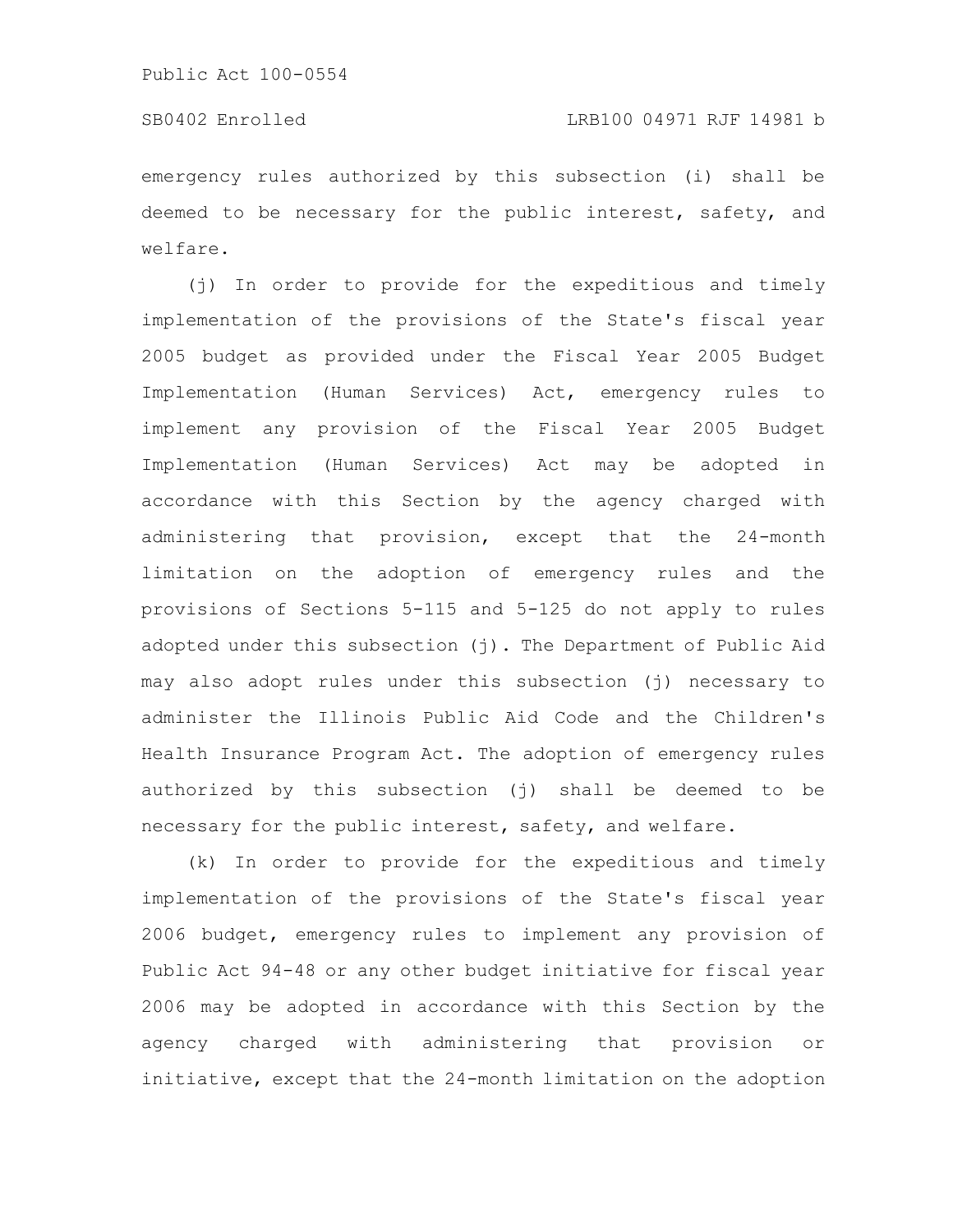of emergency rules and the provisions of Sections 5-115 and 5-125 do not apply to rules adopted under this subsection (k). The Department of Healthcare and Family Services may also adopt rules under this subsection (k) necessary to administer the Illinois Public Aid Code, the Senior Citizens and Persons with Disabilities Property Tax Relief Act, the Senior Citizens and Disabled Persons Prescription Drug Discount Program Act (now the Illinois Prescription Drug Discount Program Act), and the Children's Health Insurance Program Act. The adoption of emergency rules authorized by this subsection (k) shall be deemed to be necessary for the public interest, safety, and welfare.

(l) In order to provide for the expeditious and timely implementation of the provisions of the State's fiscal year 2007 budget, the Department of Healthcare and Family Services may adopt emergency rules during fiscal year 2007, including rules effective July 1, 2007, in accordance with this subsection to the extent necessary to administer the Department's responsibilities with respect to amendments to the State plans and Illinois waivers approved by the federal Centers for Medicare and Medicaid Services necessitated by the requirements of Title XIX and Title XXI of the federal Social Security Act. The adoption of emergency rules authorized by this subsection (l) shall be deemed to be necessary for the public interest, safety, and welfare.

(m) In order to provide for the expeditious and timely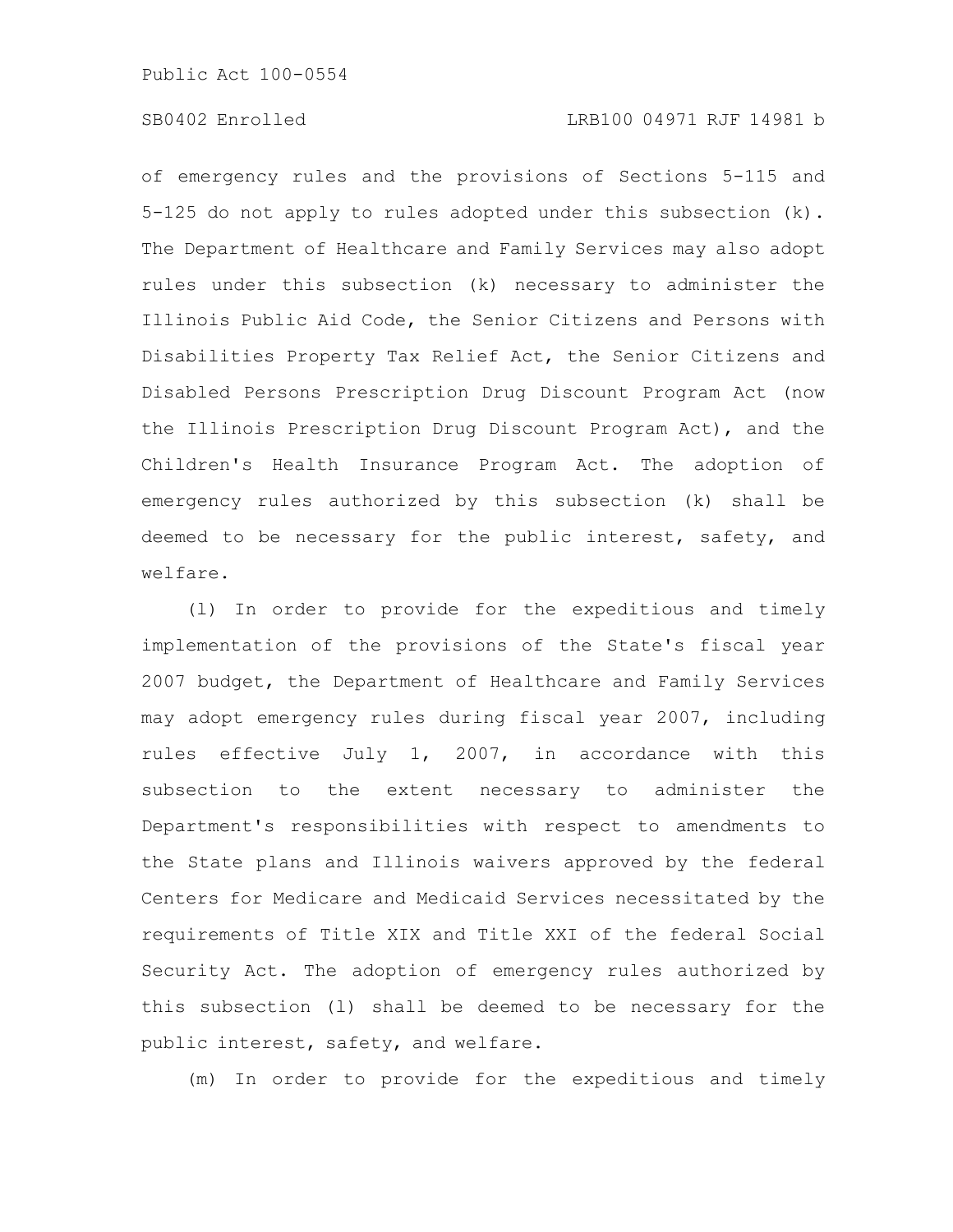# SB0402 Enrolled LRB100 04971 RJF 14981 b

implementation of the provisions of the State's fiscal year 2008 budget, the Department of Healthcare and Family Services may adopt emergency rules during fiscal year 2008, including rules effective July 1, 2008, in accordance with this subsection to the extent necessary to administer the Department's responsibilities with respect to amendments to the State plans and Illinois waivers approved by the federal Centers for Medicare and Medicaid Services necessitated by the requirements of Title XIX and Title XXI of the federal Social Security Act. The adoption of emergency rules authorized by this subsection (m) shall be deemed to be necessary for the public interest, safety, and welfare.

(n) In order to provide for the expeditious and timely implementation of the provisions of the State's fiscal year 2010 budget, emergency rules to implement any provision of Public Act 96-45 or any other budget initiative authorized by the 96th General Assembly for fiscal year 2010 may be adopted in accordance with this Section by the agency charged with administering that provision or initiative. The adoption of emergency rules authorized by this subsection (n) shall be deemed to be necessary for the public interest, safety, and welfare. The rulemaking authority granted in this subsection (n) shall apply only to rules promulgated during Fiscal Year 2010.

(o) In order to provide for the expeditious and timely implementation of the provisions of the State's fiscal year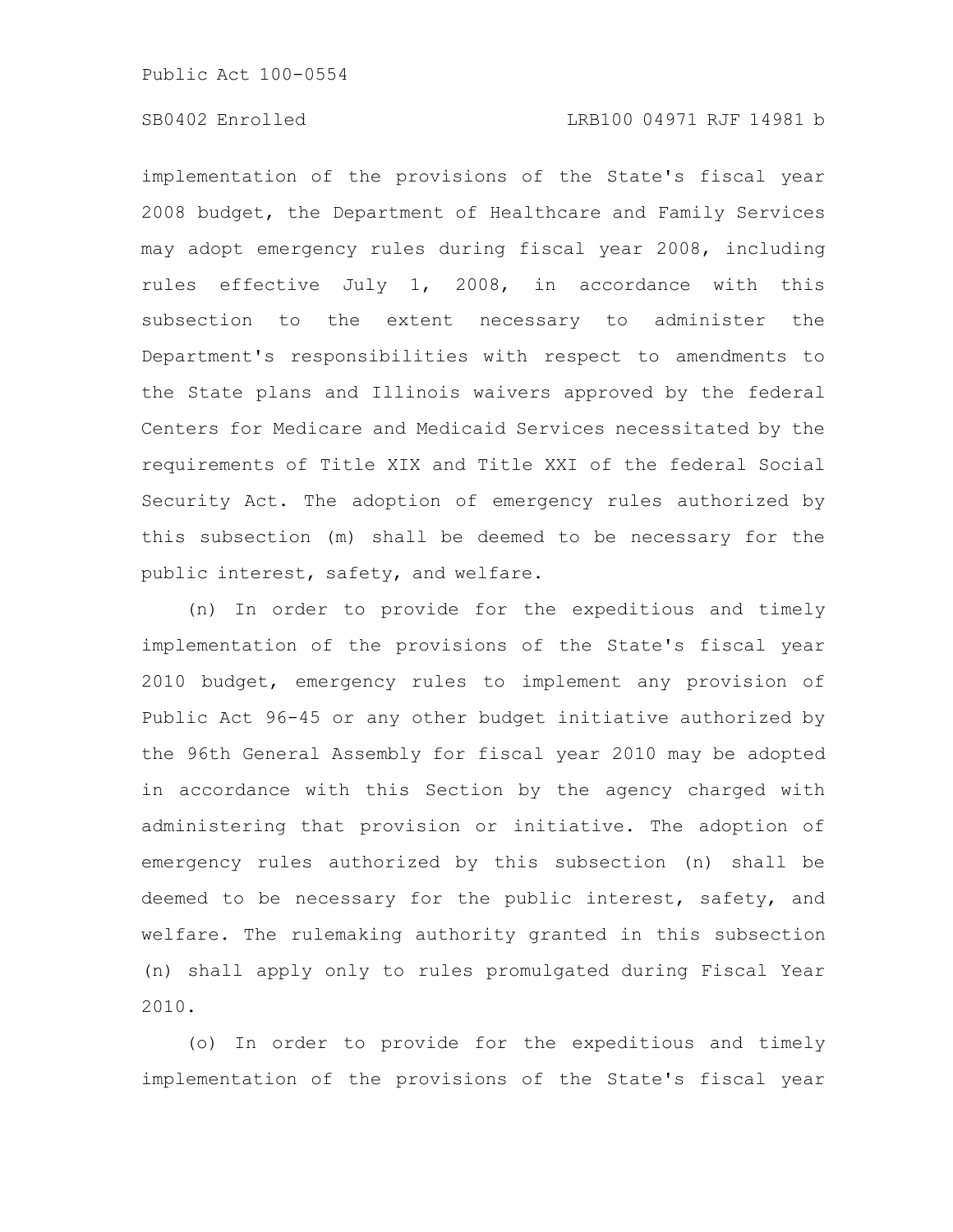# SB0402 Enrolled LRB100 04971 RJF 14981 b

2011 budget, emergency rules to implement any provision of Public Act 96-958 or any other budget initiative authorized by the 96th General Assembly for fiscal year 2011 may be adopted in accordance with this Section by the agency charged with administering that provision or initiative. The adoption of emergency rules authorized by this subsection (o) is deemed to be necessary for the public interest, safety, and welfare. The rulemaking authority granted in this subsection (o) applies only to rules promulgated on or after July 1, 2010 (the effective date of Public Act 96-958) through June 30, 2011.

(p) In order to provide for the expeditious and timely implementation of the provisions of Public Act 97-689, emergency rules to implement any provision of Public Act 97-689 may be adopted in accordance with this subsection (p) by the agency charged with administering that provision or initiative. The 150-day limitation of the effective period of emergency rules does not apply to rules adopted under this subsection (p), and the effective period may continue through June 30, 2013. The 24-month limitation on the adoption of emergency rules does not apply to rules adopted under this subsection (p). The adoption of emergency rules authorized by this subsection (p) is deemed to be necessary for the public interest, safety, and welfare.

(q) In order to provide for the expeditious and timely implementation of the provisions of Articles 7, 8, 9, 11, and 12 of Public Act 98-104, emergency rules to implement any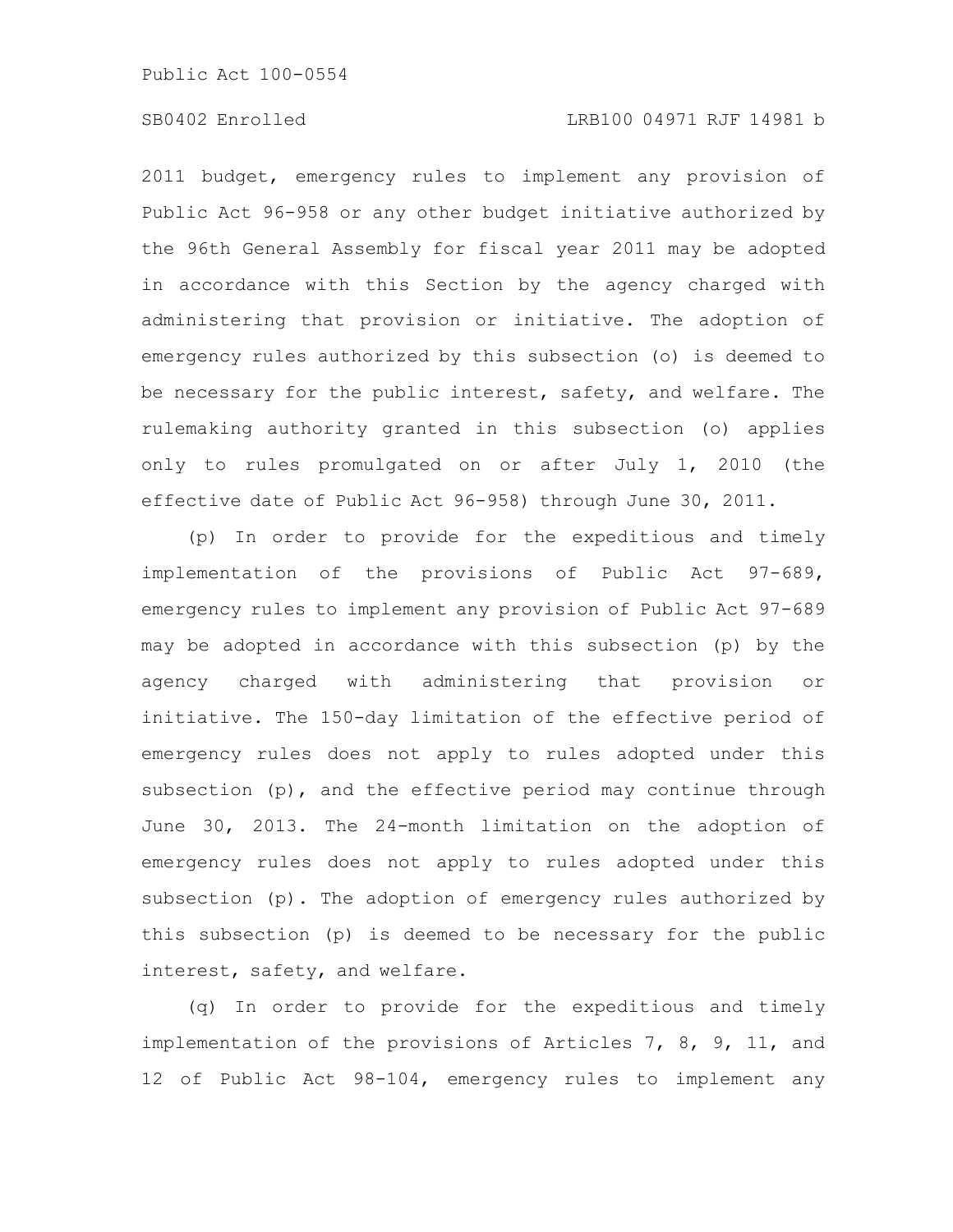# SB0402 Enrolled LRB100 04971 RJF 14981 b

provision of Articles 7, 8, 9, 11, and 12 of Public Act 98-104 may be adopted in accordance with this subsection (q) by the agency charged with administering that provision or initiative. The 24-month limitation on the adoption of emergency rules does not apply to rules adopted under this subsection (q). The adoption of emergency rules authorized by this subsection (q) is deemed to be necessary for the public interest, safety, and welfare.

(r) In order to provide for the expeditious and timely implementation of the provisions of Public Act 98-651, emergency rules to implement Public Act 98-651 may be adopted in accordance with this subsection (r) by the Department of Healthcare and Family Services. The 24-month limitation on the adoption of emergency rules does not apply to rules adopted under this subsection  $(r)$ . The adoption of emergency rules authorized by this subsection (r) is deemed to be necessary for the public interest, safety, and welfare.

(s) In order to provide for the expeditious and timely implementation of the provisions of Sections 5-5b.1 and 5A-2 of the Illinois Public Aid Code, emergency rules to implement any provision of Section 5-5b.1 or Section 5A-2 of the Illinois Public Aid Code may be adopted in accordance with this subsection (s) by the Department of Healthcare and Family Services. The rulemaking authority granted in this subsection (s) shall apply only to those rules adopted prior to July 1, 2015. Notwithstanding any other provision of this Section, any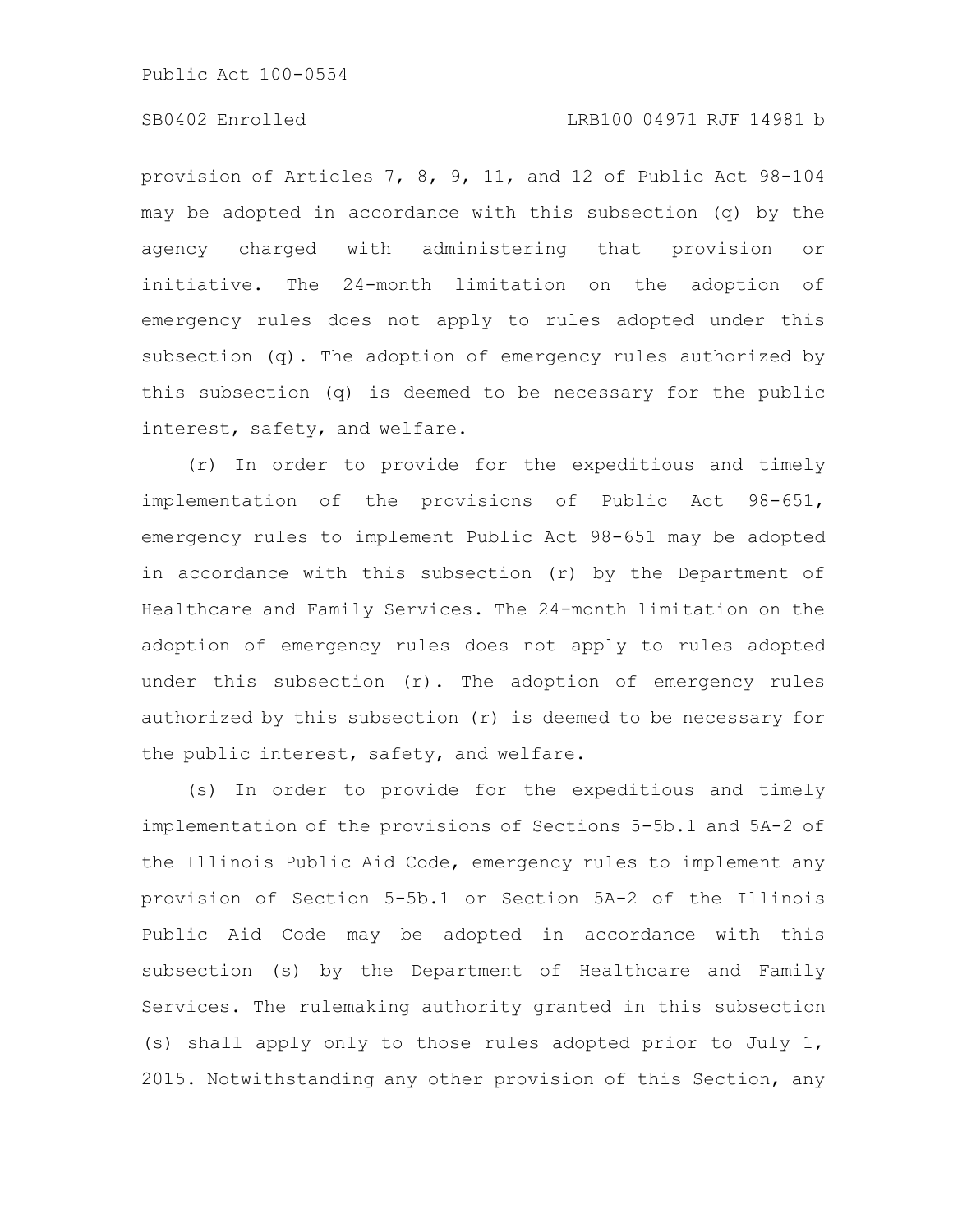emergency rule adopted under this subsection (s) shall only apply to payments made for State fiscal year 2015. The adoption of emergency rules authorized by this subsection (s) is deemed to be necessary for the public interest, safety, and welfare.

(t) In order to provide for the expeditious and timely implementation of the provisions of Article II of Public Act 99-6, emergency rules to implement the changes made by Article II of Public Act 99-6 to the Emergency Telephone System Act may be adopted in accordance with this subsection (t) by the Department of State Police. The rulemaking authority granted in this subsection (t) shall apply only to those rules adopted prior to July 1, 2016. The 24-month limitation on the adoption of emergency rules does not apply to rules adopted under this subsection (t). The adoption of emergency rules authorized by this subsection (t) is deemed to be necessary for the public interest, safety, and welfare.

(u) In order to provide for the expeditious and timely implementation of the provisions of the Burn Victims Relief Act, emergency rules to implement any provision of the Act may be adopted in accordance with this subsection (u) by the Department of Insurance. The rulemaking authority granted in this subsection (u) shall apply only to those rules adopted prior to December 31, 2015. The adoption of emergency rules authorized by this subsection (u) is deemed to be necessary for the public interest, safety, and welfare.

(v) In order to provide for the expeditious and timely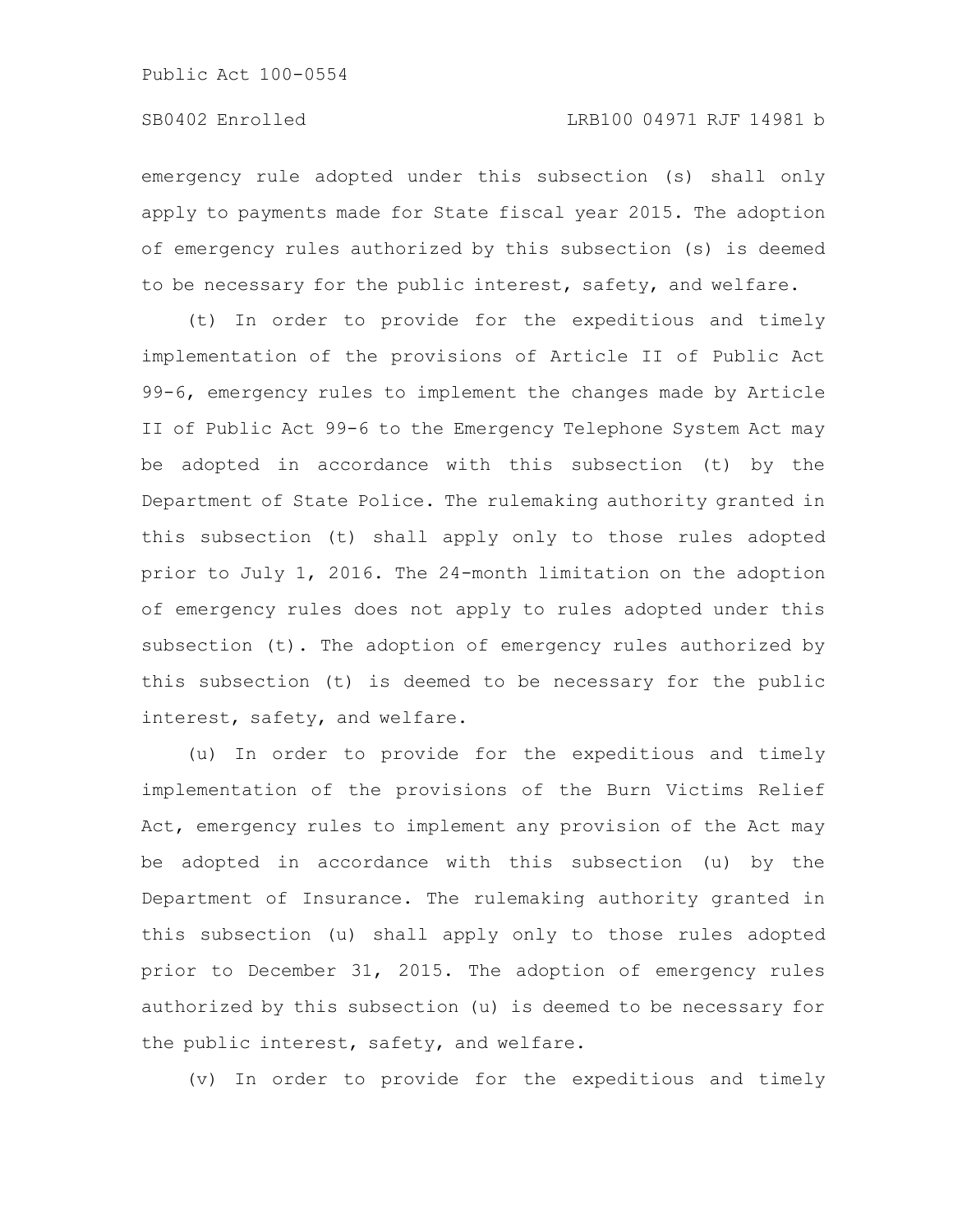# SB0402 Enrolled LRB100 04971 RJF 14981 b

implementation of the provisions of Public Act 99-516, emergency rules to implement Public Act 99-516 may be adopted in accordance with this subsection (v) by the Department of Healthcare and Family Services. The 24-month limitation on the adoption of emergency rules does not apply to rules adopted under this subsection (v). The adoption of emergency rules authorized by this subsection (v) is deemed to be necessary for the public interest, safety, and welfare.

(w) In order to provide for the expeditious and timely implementation of the provisions of Public Act 99-796, emergency rules to implement the changes made by Public Act 99-796 may be adopted in accordance with this subsection (w) by the Adjutant General. The adoption of emergency rules authorized by this subsection (w) is deemed to be necessary for the public interest, safety, and welfare.

(x) In order to provide for the expeditious and timely implementation of the provisions of Public Act 99-906, emergency rules to implement subsection (i) of Section 16-115D, subsection (g) of Section 16-128A, and subsection (a) of Section 16-128B of the Public Utilities Act may be adopted in accordance with this subsection (x) by the Illinois Commerce Commission. The rulemaking authority granted in this subsection (x) shall apply only to those rules adopted within 180 days after June 1, 2017 (the effective date of Public Act 99-906). The adoption of emergency rules authorized by this subsection (x) is deemed to be necessary for the public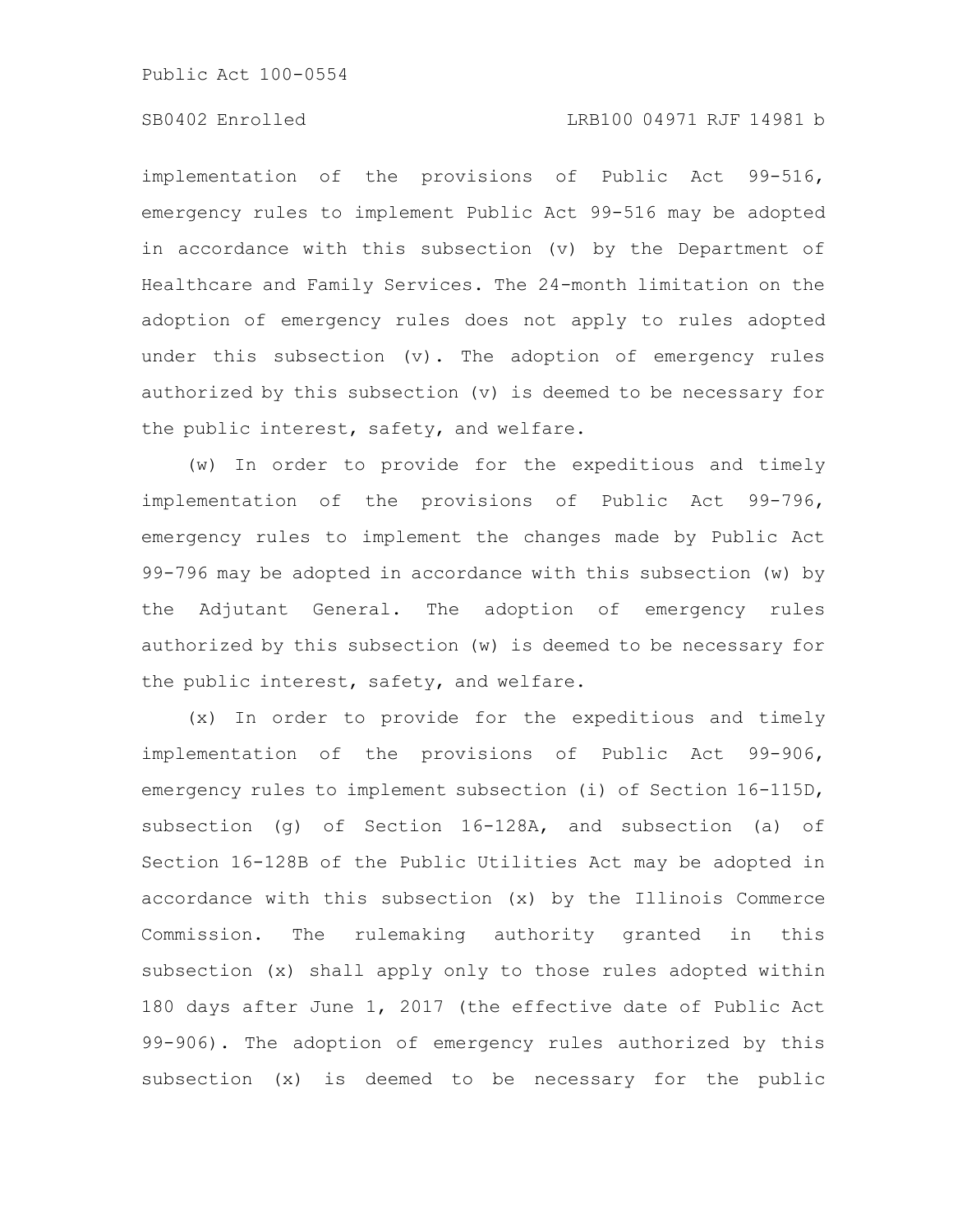interest, safety, and welfare.

(y) In order to provide for the expeditious and timely implementation of the provisions of this amendatory Act of the 100th General Assembly, emergency rules to implement the changes made by this amendatory Act of the 100th General Assembly to Section 4.02 of the Illinois Act on Aging, Sections 5.5.4 and 5-5.4i of the Illinois Public Aid Code, Section 55-30 of the Alcoholism and Other Drug Abuse and Dependency Act, and Sections 74 and 75 of the Mental Health and Developmental Disabilities Administrative Act may be adopted in accordance with this subsection (y) by the respective Department. The adoption of emergency rules authorized by this subsection (y) is deemed to be necessary for the public interest, safety, and welfare.

(z) In order to provide for the expeditious and timely implementation of the provisions of this amendatory Act of the 100th General Assembly, emergency rules to implement the changes made by this amendatory Act of the 100th General Assembly to Section 4.7 of the Lobbyist Registration Act may be adopted in accordance with this subsection (z) by the Secretary of State. The adoption of emergency rules authorized by this subsection (z) is deemed to be necessary for the public interest, safety, and welfare.

(Source: P.A. 99-2, eff. 3-26-15; 99-6, eff. 1-1-16; 99-143, eff. 7-27-15; 99-455, eff. 1-1-16; 99-516, eff. 6-30-16; 99-642, eff. 7-28-16; 99-796, eff. 1-1-17; 99-906, eff. 6-1-17;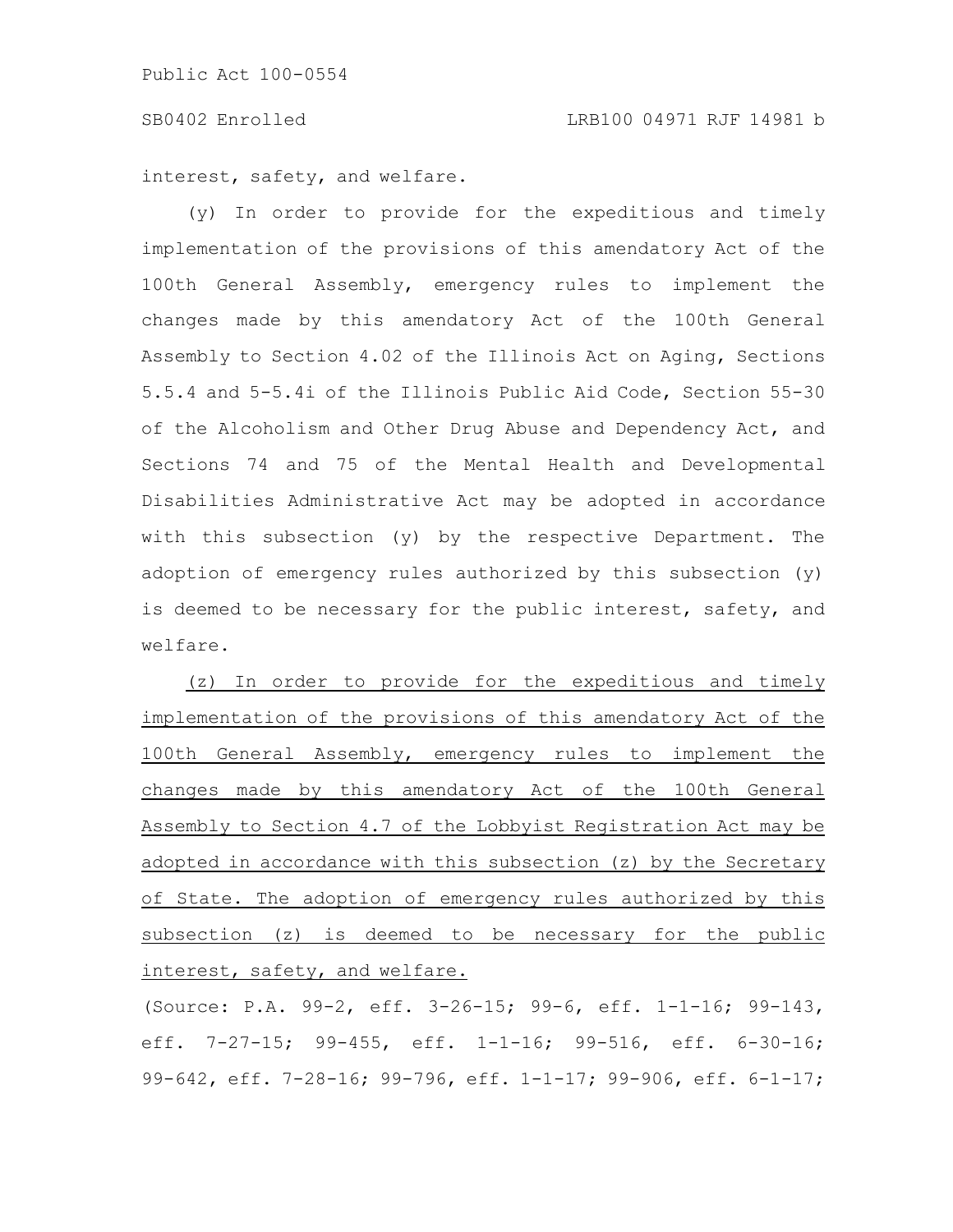SB0402 Enrolled LRB100 04971 RJF 14981 b

100-23, eff. 7-6-17.)

Section 10. The State Officials and Employees Ethics Act is amended by changing Sections 5-5, 20-15, 25-15, 50-5, and 70-5 and by adding Sections 5-10.5 and 5-65 as follows:

(5 ILCS 430/5-5)

Sec. 5-5. Personnel policies.

(a) Each of the following shall adopt and implement personnel policies for all State employees under his, her, or its jurisdiction and control: (i) each executive branch constitutional officer, (ii) each legislative leader, (iii) the Senate Operations Commission, with respect to legislative employees under Section 4 of the General Assembly Operations Act, (iv) the Speaker of the House of Representatives, with respect to legislative employees under Section 5 of the General Assembly Operations Act, (v) the Joint Committee on Legislative Support Services, with respect to State employees of the legislative support services agencies, (vi) members of the General Assembly, with respect to legislative assistants, as provided in Section 4 of the General Assembly Compensation Act, (vii) the Auditor General, (viii) the Board of Higher Education, with respect to State employees of public institutions of higher learning except community colleges, and (ix) the Illinois Community College Board, with respect to State employees of community colleges. The Governor shall adopt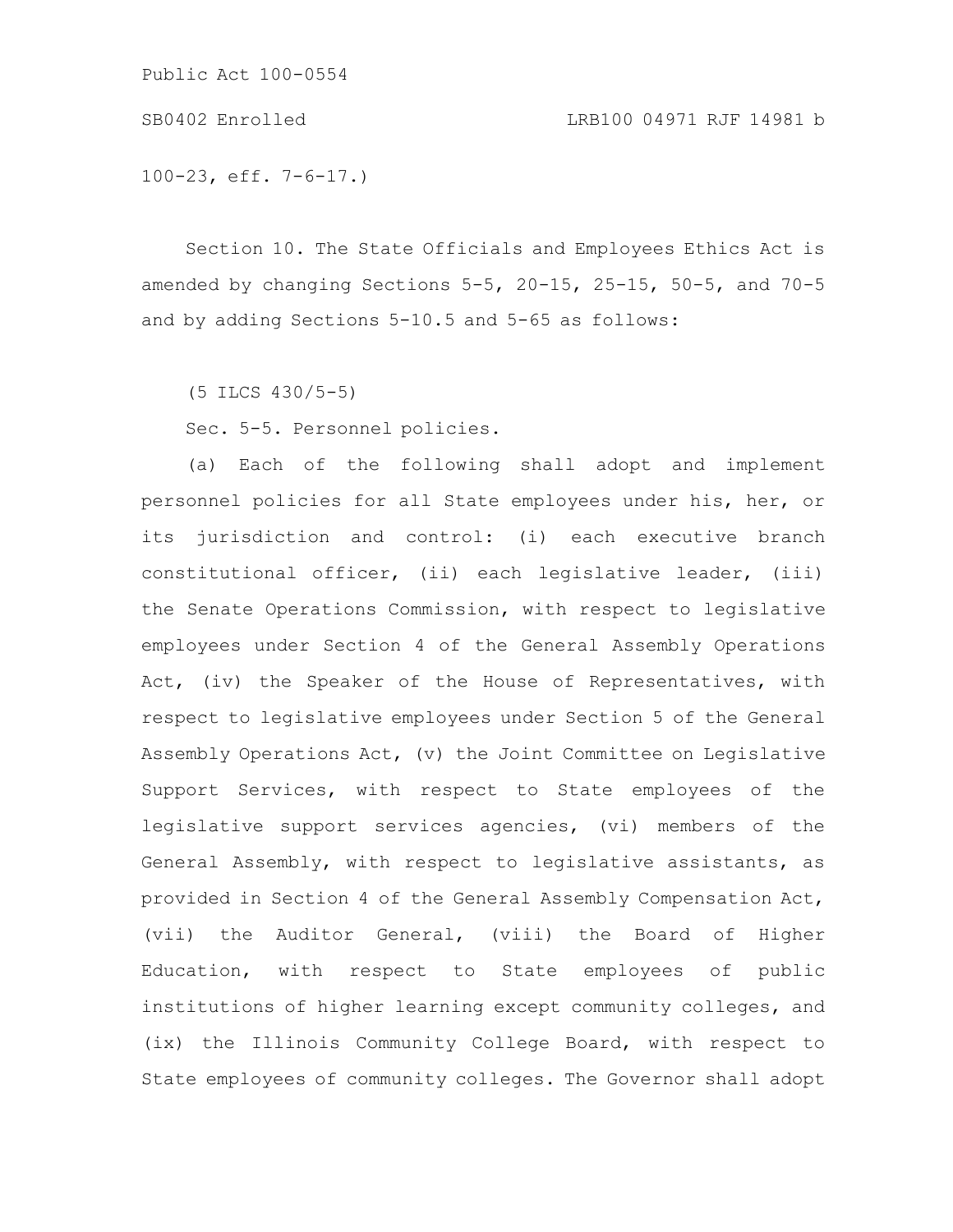and implement those policies for all State employees of the executive branch not under the jurisdiction and control of any other executive branch constitutional officer.

(b) The policies required under subsection (a) shall be filed with the appropriate ethics commission established under this Act or, for the Auditor General, with the Office of the Auditor General.

(c) The policies required under subsection (a) shall include policies relating to work time requirements, documentation of time worked, documentation for reimbursement for travel on official State business, compensation, and the earning or accrual of State benefits for all State employees who may be eligible to receive those benefits. No later than 30 days after the effective date of this amendatory Act of the 100th General Assembly, the policies shall include, at a minimum: (i) a prohibition on sexual harassment; (ii) details on how an individual can report an allegation of sexual harassment, including options for making a confidential report to a supervisor, ethics officer, Inspector General, or the Department of Human Rights; (iii) a prohibition on retaliation for reporting sexual harassment allegations, including availability of whistleblower protections under this Act, the Whistleblower Act, and the Illinois Human Rights Act; and (iv) the consequences of a violation of the prohibition on sexual harassment and the consequences for knowingly making a false report. The policies shall comply with and be consistent with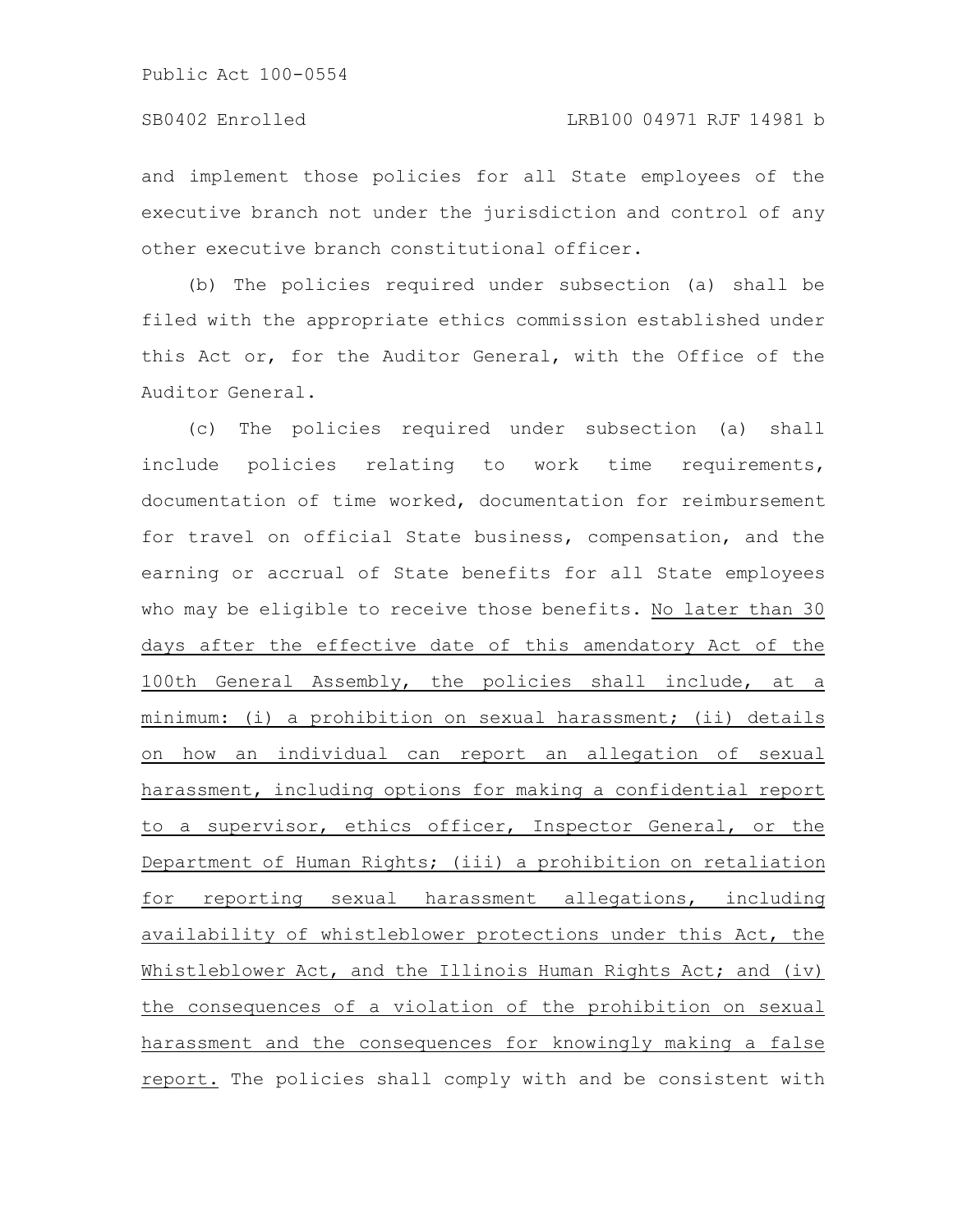# SB0402 Enrolled LRB100 04971 RJF 14981 b

all other applicable laws. The policies shall require State employees to periodically submit time sheets documenting the time spent each day on official State business to the nearest quarter hour; contractual State employees may satisfy the time sheets requirement by complying with the terms of their contract, which shall provide for a means of compliance with this requirement. The policies for State employees shall require those time sheets to be submitted on paper, electronically, or both and to be maintained in either paper or electronic format by the applicable fiscal office for a period of at least 2 years.

(d) The policies required under subsection (a) shall be adopted by the applicable entity before February 1, 2004 and shall apply to State employees beginning 30 days after adoption.

(Source: P.A. 93-615, eff. 11-19-03; 93-617, eff. 12-9-03.)

(5 ILCS 430/5-10.5 new)

Sec. 5-10.5. Sexual harassment training.

(a) Each officer, member, and employee must complete, at least annually beginning in 2018, a sexual harassment training program. A person who fills a vacancy in an elective or appointed position that requires training under this Section must complete his or her initial sexual harassment training program within 30 days after commencement of his or her office or employment. The training shall include, at a minimum, the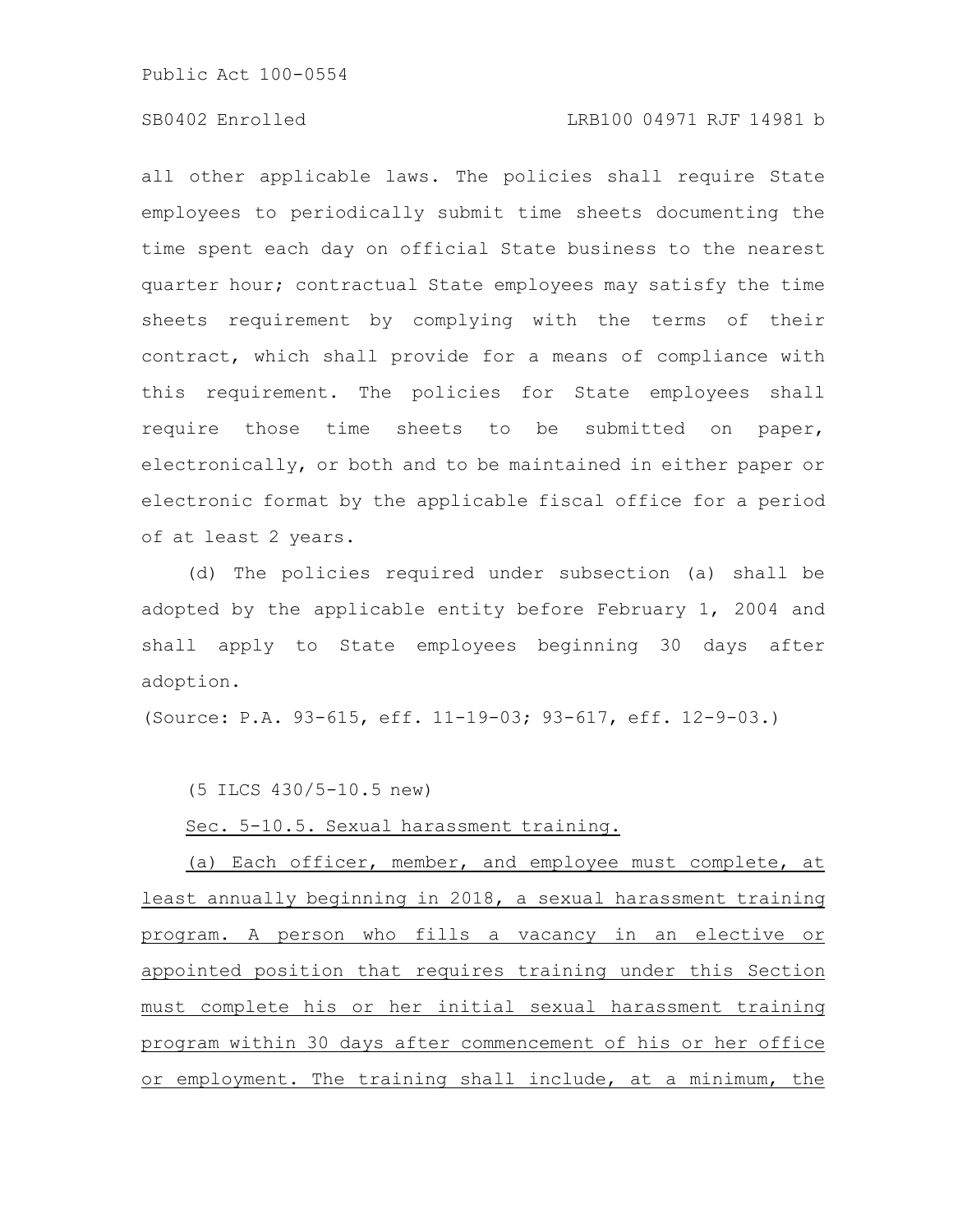following: (i) the definition, and a description, of sexual harassment utilizing examples; (ii) details on how an individual can report an allegation of sexual harassment, including options for making a confidential report to a supervisor, ethics officer, Inspector General, or the Department of Human Rights; (iii) the definition, and description of, retaliation for reporting sexual harassment allegations utilizing examples, including availability of whistleblower protections under this Act, the Whistleblower Act, and the Illinois Human Rights Act; and (iv) the consequences of a violation of the prohibition on sexual harassment and the consequences for knowingly making a false report. Proof of completion must be submitted to the applicable ethics officer. Sexual harassment training programs shall be overseen by the appropriate Ethics Commission and Inspector General appointed under this Act.

(b) Each ultimate jurisdictional authority shall submit to the applicable Ethics Commission, at least annually, or more frequently as required by that Commission, a report that summarizes the sexual harassment training program that was completed during the previous year, and lays out the plan for the training program in the coming year. The report shall include the names of individuals that failed to complete the required training program. Each Ethics Commission shall make the reports available on its website.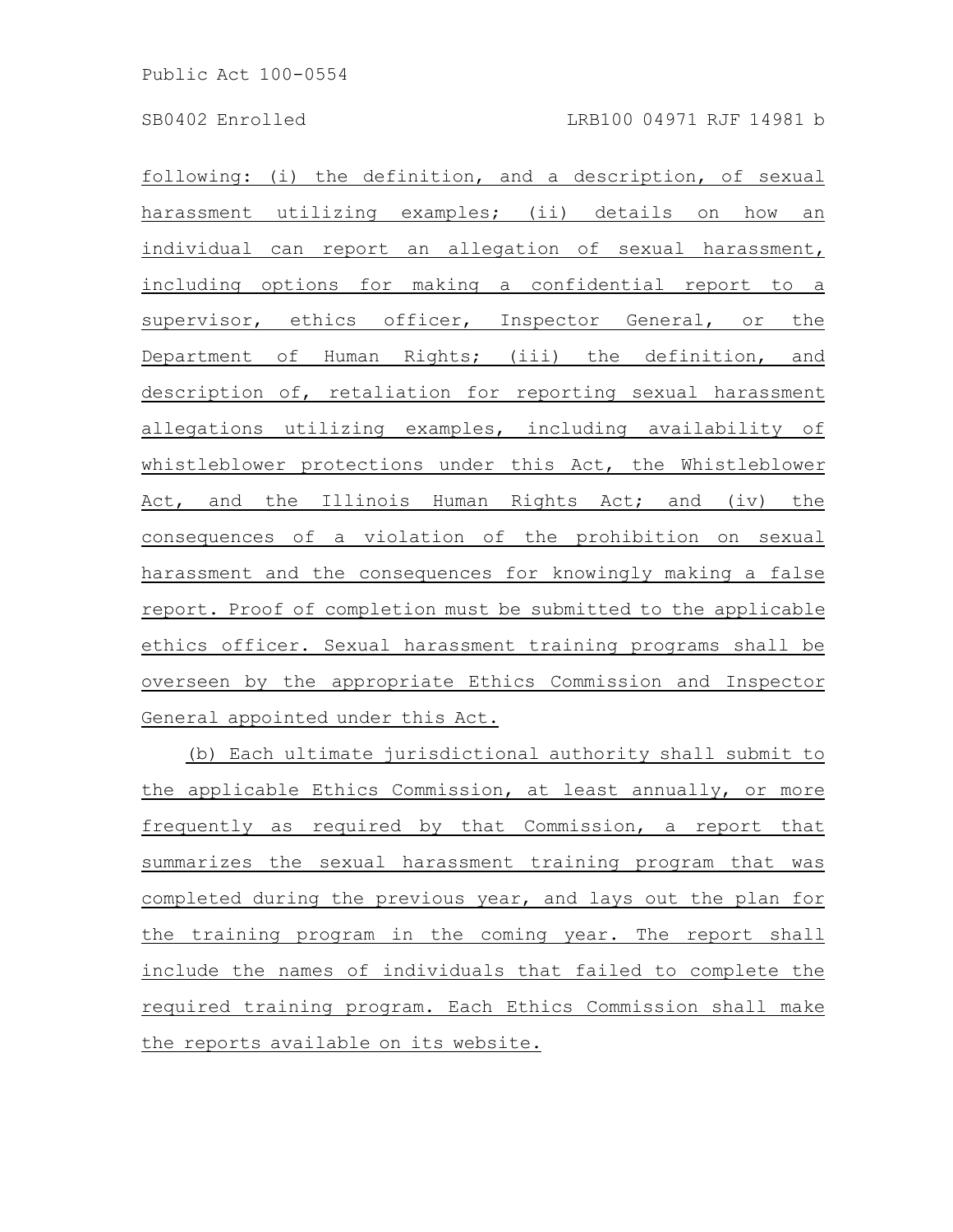### SB0402 Enrolled LRB100 04971 RJF 14981 b

(5 ILCS 430/5-65 new)

Sec. 5-65. Prohibition on sexual harassment.

(a) All persons have a right to work in an environment free from sexual harassment. All persons subject to this Act are prohibited from sexually harassing any person, regardless of any employment relationship or lack thereof.

(b) For purposes of this Act, "sexual harassment" means any unwelcome sexual advances or requests for sexual favors or any conduct of a sexual nature when: (i) submission to such conduct is made either explicitly or implicitly a term or condition of an individual's employment; (ii) submission to or rejection of such conduct by an individual is used as the basis for employment decisions affecting such individual; or (iii) such conduct has the purpose or effect of substantially interfering with an individual's work performance or creating an intimidating, hostile, or offensive working environment. For purposes of this definition, the phrase "working environment" is not limited to a physical location an employee is assigned to perform his or her duties and does not require an employment relationship.

(5 ILCS 430/20-15)

Sec. 20-15. Duties of the Executive Ethics Commission. In addition to duties otherwise assigned by law, the Executive Ethics Commission shall have the following duties:

(1) To promulgate rules governing the performance of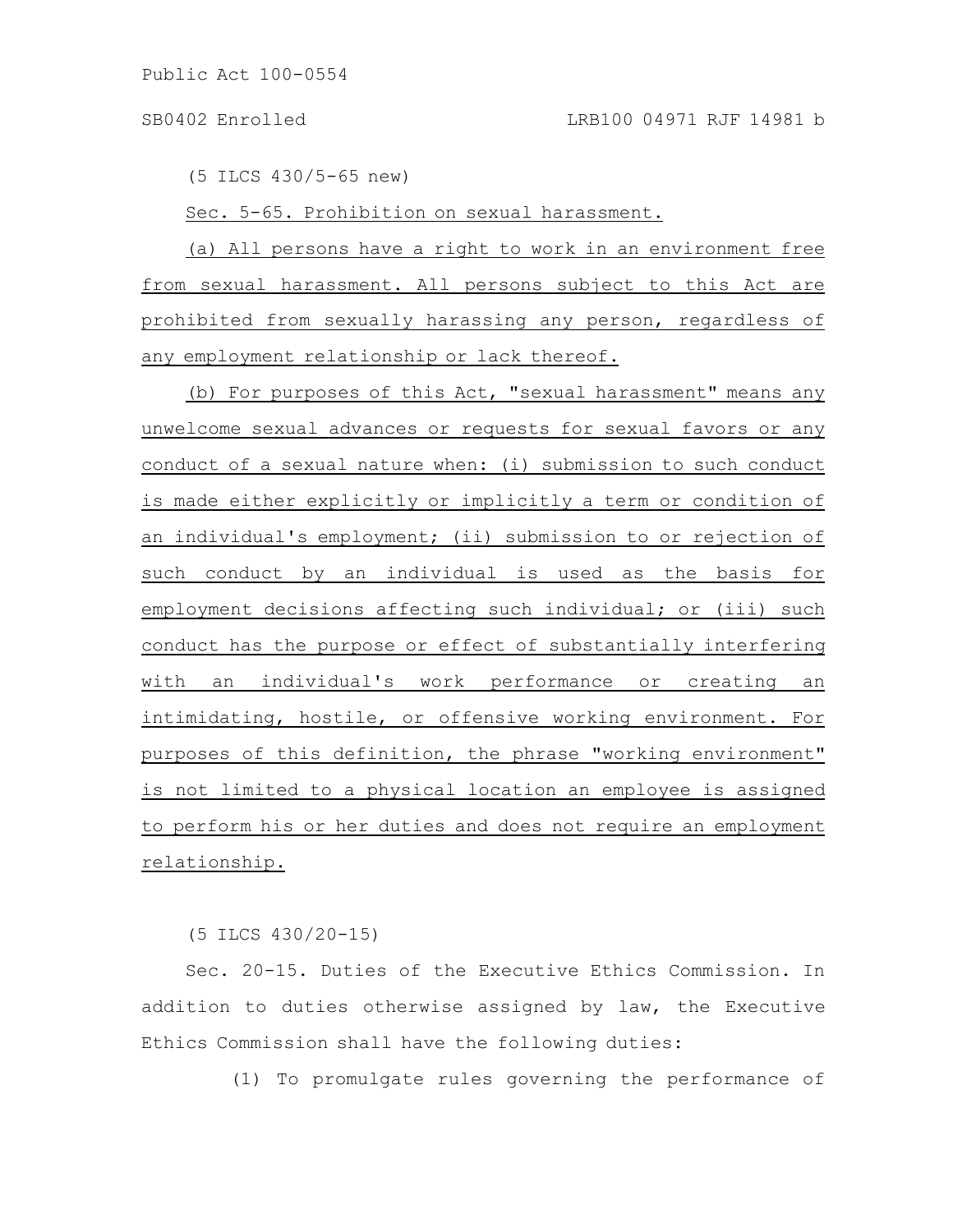its duties and the exercise of its powers and governing the investigations of the Executive Inspectors General. It is declared to be in the public interest, safety, and welfare that the Commission adopt emergency rules under the Illinois Administrative Procedure Act to initially perform its duties under this subsection.

(2) To conduct administrative hearings and rule on matters brought before the Commission only upon the receipt of pleadings filed by an Executive Inspector General, or upon receipt of summaries of reviews submitted by the Inspector General for the Secretary of State under subsection (d-5) of Section 14 of the Secretary of State Act, and not upon its own prerogative, but may appoint special Executive Inspectors General as provided in Section 20-21. Any other allegations of misconduct received by the Commission from a person other than an Executive Inspector General shall be referred to the Office of the appropriate Executive Inspector General.

(3) To prepare and publish manuals and guides and, working with the Office of the Attorney General, oversee training of employees under its jurisdiction that explains their duties.

(4) To prepare public information materials to facilitate compliance, implementation, and enforcement of this Act.

(5) To submit reports as required by this Act.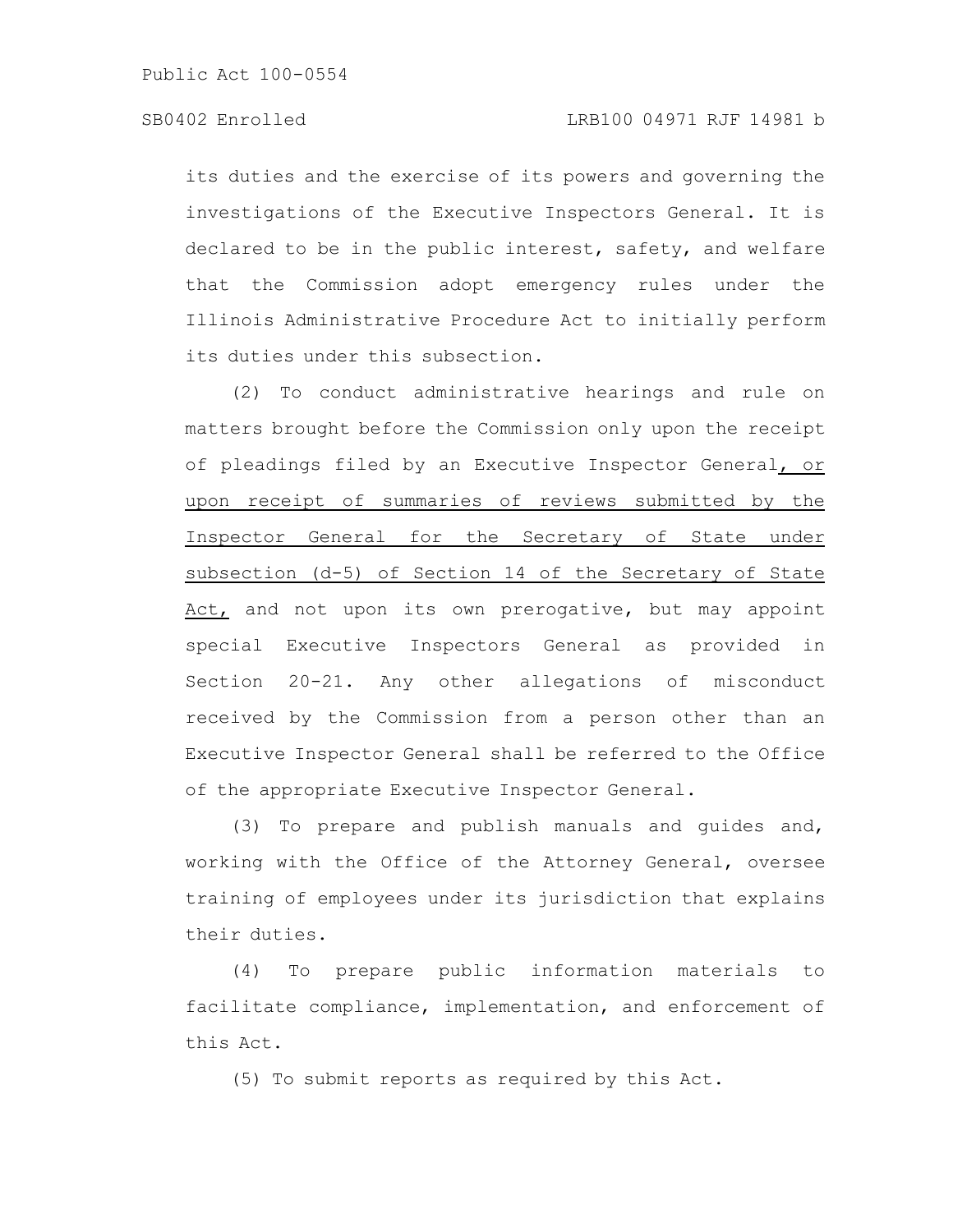# SB0402 Enrolled LRB100 04971 RJF 14981 b

(6) To the extent authorized by this Act, to make rulings, issue recommendations, and impose administrative fines, if appropriate, in connection with the implementation and interpretation of this Act. The powers and duties of the Commission are limited to matters clearly within the purview of this Act, and include authority over allegations that an individual required to be registered under the Lobbyist Registration Act has committed an act of sexual harassment, as set forth in any summaries of reviews of such allegations submitted to the Commission by the Inspector General for the Secretary of State.

(7) To issue subpoenas with respect to matters pending before the Commission, subject to the provisions of this Article and in the discretion of the Commission, to compel the attendance of witnesses for purposes of testimony and the production of documents and other items for inspection and copying.

(8) To appoint special Executive Inspectors General as provided in Section 20-21.

(9) To conspicuously display on the Commission's website the procedures for reporting a violation of this Act, including how to report violations via email or online.

(Source: P.A. 93-617, eff. 12-9-03.)

(5 ILCS 430/25-15)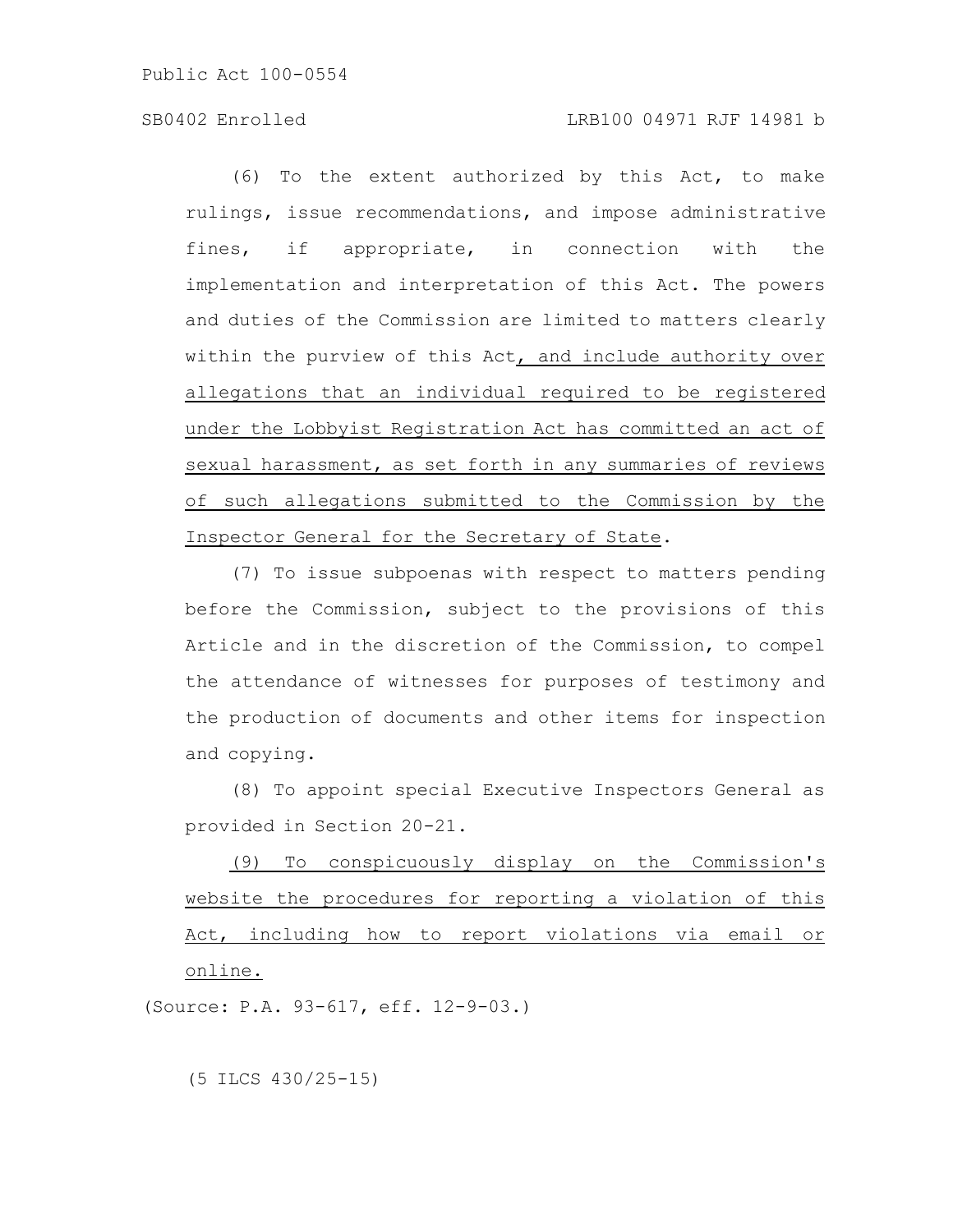Sec. 25-15. Duties of the Legislative Ethics Commission. In addition to duties otherwise assigned by law, the Legislative Ethics Commission shall have the following duties:

(1) To promulgate rules governing the performance of its duties and the exercise of its powers and governing the investigations of the Legislative Inspector General.

(2) To conduct administrative hearings and rule on matters brought before the Commission only upon the receipt of pleadings filed by the Legislative Inspector General and not upon its own prerogative, but may appoint special Legislative Inspectors General as provided in Section 25-21. Any other allegations of misconduct received by the Commission from a person other than the Legislative Inspector General shall be referred to the Office of the Legislative Inspector General.

(3) To prepare and publish manuals and guides and, working with the Office of the Attorney General, oversee training of employees under its jurisdiction that explains their duties.

(4) To prepare public information materials to facilitate compliance, implementation, and enforcement of this Act.

(5) To submit reports as required by this Act.

(6) To the extent authorized by this Act, to make rulings, issue recommendations, and impose administrative fines, if appropriate, in connection with the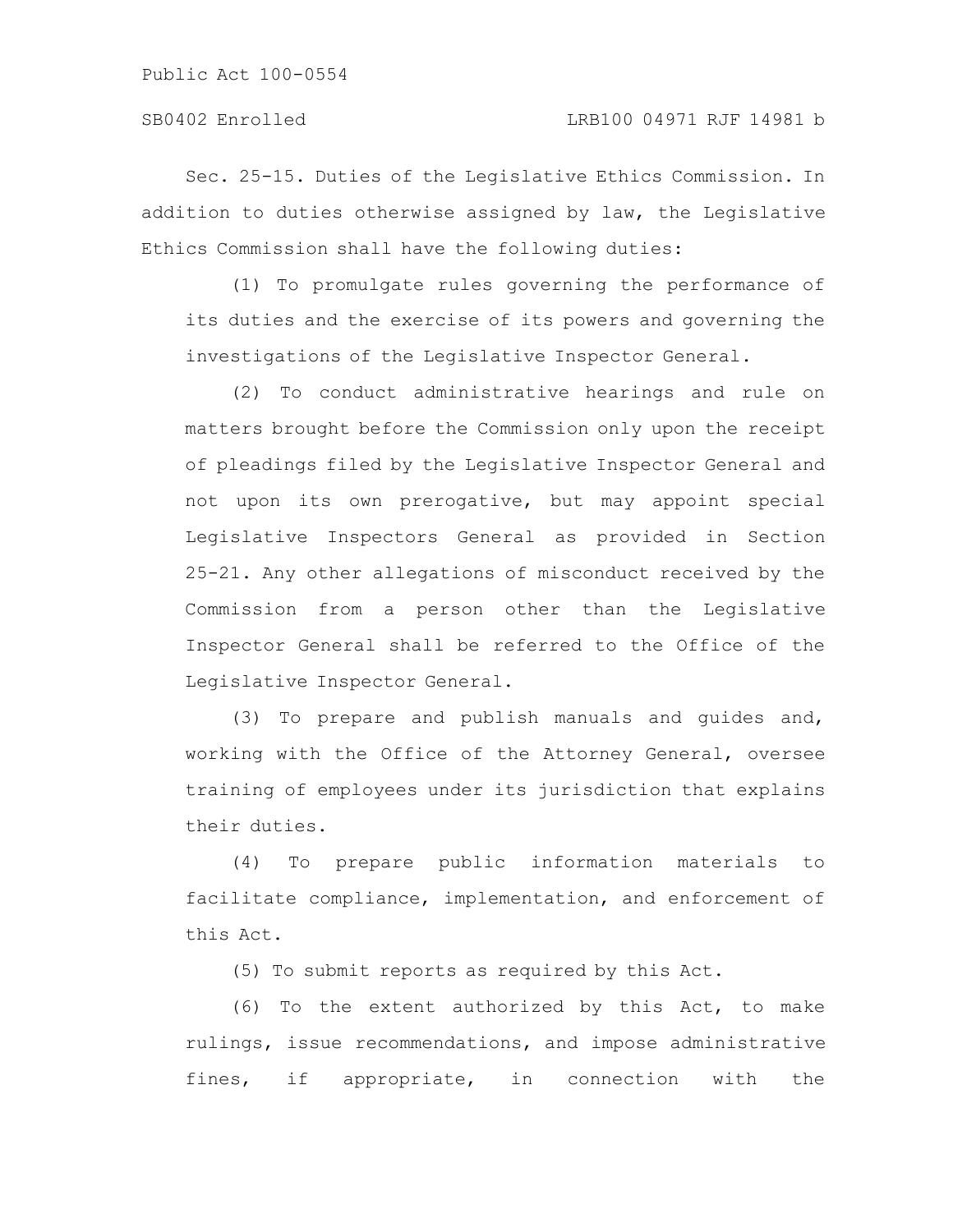implementation and interpretation of this Act. The powers and duties of the Commission are limited to matters clearly within the purview of this Act.

(7) To issue subpoenas with respect to matters pending before the Commission, subject to the provisions of this Article and in the discretion of the Commission, to compel the attendance of witnesses for purposes of testimony and the production of documents and other items for inspection and copying.

(8) To appoint special Legislative Inspectors General as provided in Section 25-21.

(9) To conspicuously display on the Commission's website the procedures for reporting a violation of this Act, including how to report violations via email or online.

(Source: P.A. 93-617, eff. 12-9-03.)

(5 ILCS 430/50-5)

Sec. 50-5. Penalties.

(a) A person is guilty of a Class A misdemeanor if that person intentionally violates any provision of Section 5-15, 5-30, 5-40, or 5-45 or Article 15.

(a-1) An ethics commission may levy an administrative fine for a violation of Section 5-45 of this Act of up to 3 times the total annual compensation that would have been obtained in violation of Section 5-45.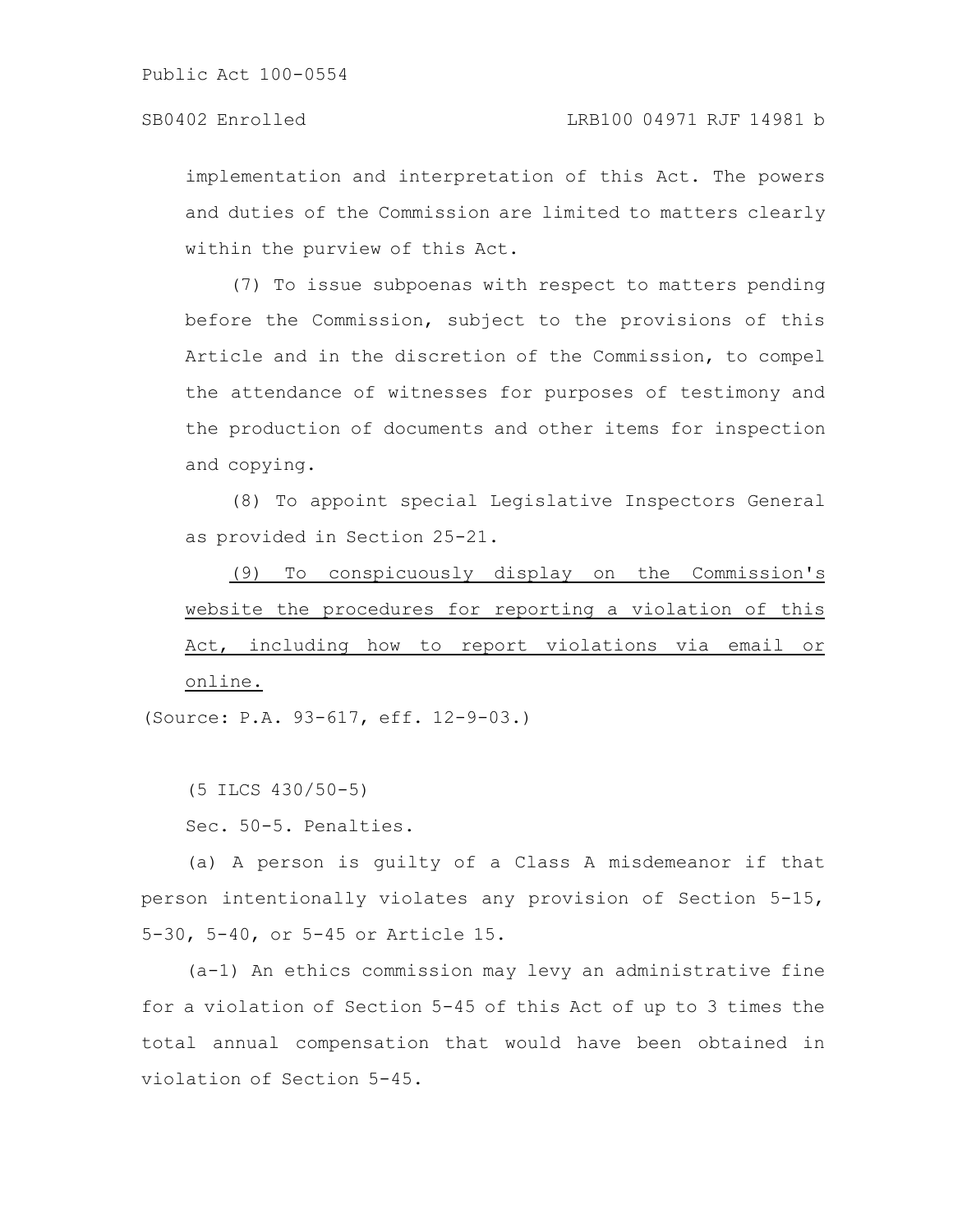# SB0402 Enrolled LRB100 04971 RJF 14981 b

(b) A person who intentionally violates any provision of Section 5-20, 5-35, 5-50, or 5-55 is guilty of a business offense subject to a fine of at least \$1,001 and up to \$5,000.

(c) A person who intentionally violates any provision of Article 10 is guilty of a business offense and subject to a fine of at least \$1,001 and up to \$5,000.

(d) Any person who intentionally makes a false report alleging a violation of any provision of this Act to an ethics commission, an inspector general, the State Police, a State's Attorney, the Attorney General, or any other law enforcement official is guilty of a Class A misdemeanor.

(e) An ethics commission may levy an administrative fine of up to \$5,000 against any person who violates this Act, who intentionally obstructs or interferes with an investigation conducted under this Act by an inspector general, or who intentionally makes a false, frivolous, or bad faith allegation.

(f) In addition to any other penalty that may apply, whether criminal or civil, a State employee who intentionally violates any provision of Section 5-5, 5-15, 5-20, 5-30, 5-35, 5-45, or 5-50, Article 10, Article 15, or Section 20-90 or 25-90 is subject to discipline or discharge by the appropriate ultimate jurisdictional authority.

(g) Any person who violates Section 5-65 is subject to a fine of up to \$5,000 per offense, and is subject to discipline or discharge by the appropriate ultimate jurisdictional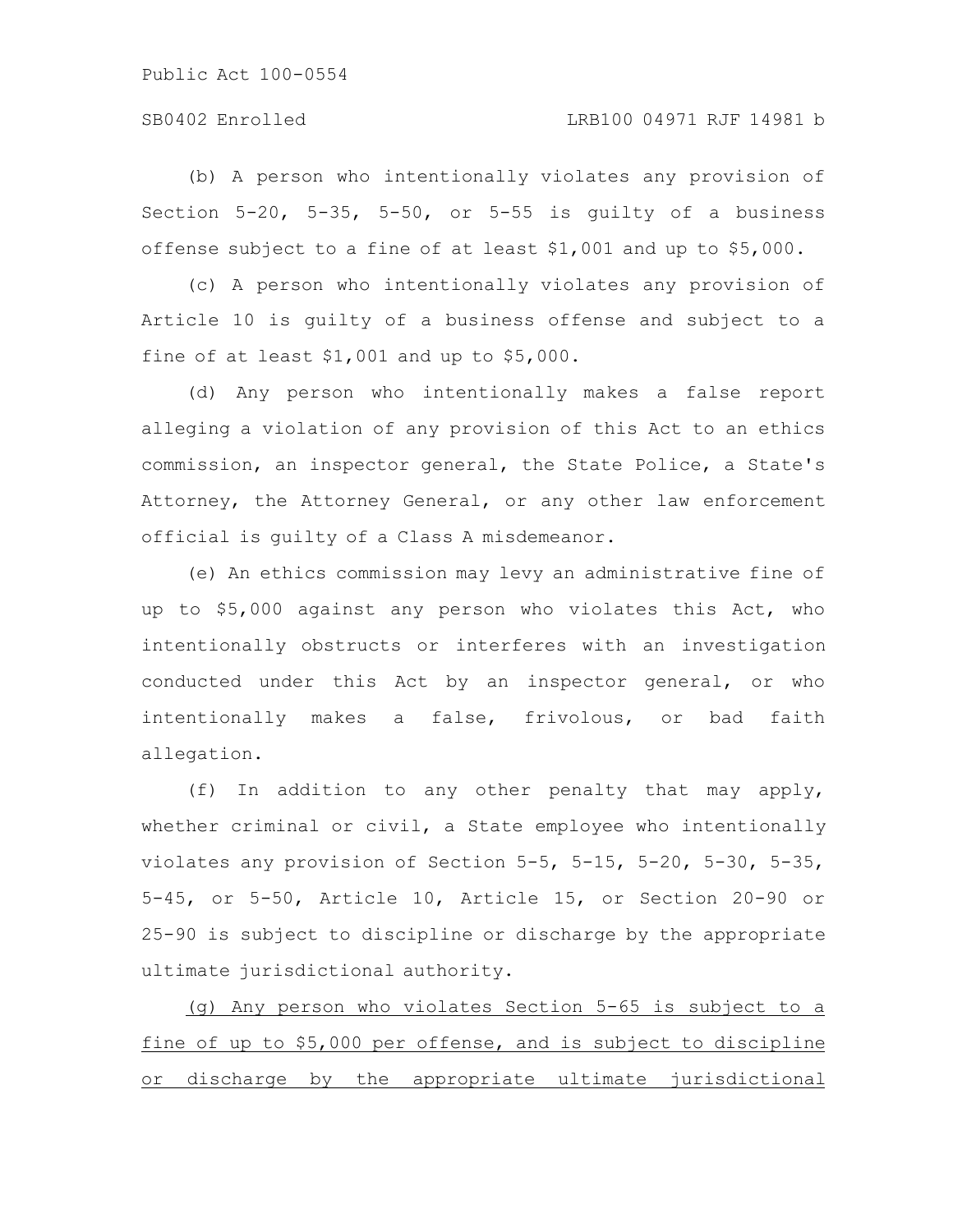authority. Each violation of Section 5-65 is a separate offense. Any penalty imposed by an ethics commission shall be separate and distinct from any fines or penalties imposed by a court of law or a State or federal agency.

(h) Any person who violates Section 4.7 or paragraph (d) of Section 5 of the Lobbyist Registration Act is guilty of a business offense and shall be subject to a fine of up to \$5,000. Any penalty imposed by an ethics commission shall be separate and distinct from any fines or penalties imposed by a court of law or by the Secretary of State under the Lobbyist Registration Act.

(Source: P.A. 96-555, eff. 8-18-09.)

(5 ILCS 430/70-5)

Sec. 70-5. Adoption by governmental entities.

(a) Within 6 months after the effective date of this Act, each governmental entity other than a community college district, and each community college district within 6 months after the effective date of this amendatory Act of the 95th General Assembly, shall adopt an ordinance or resolution that regulates, in a manner no less restrictive than Section 5-15 and Article 10 of this Act, (i) the political activities of officers and employees of the governmental entity and (ii) the soliciting and accepting of gifts by and the offering and making of gifts to officers and employees of the governmental entity. No later than 60 days after the effective date of this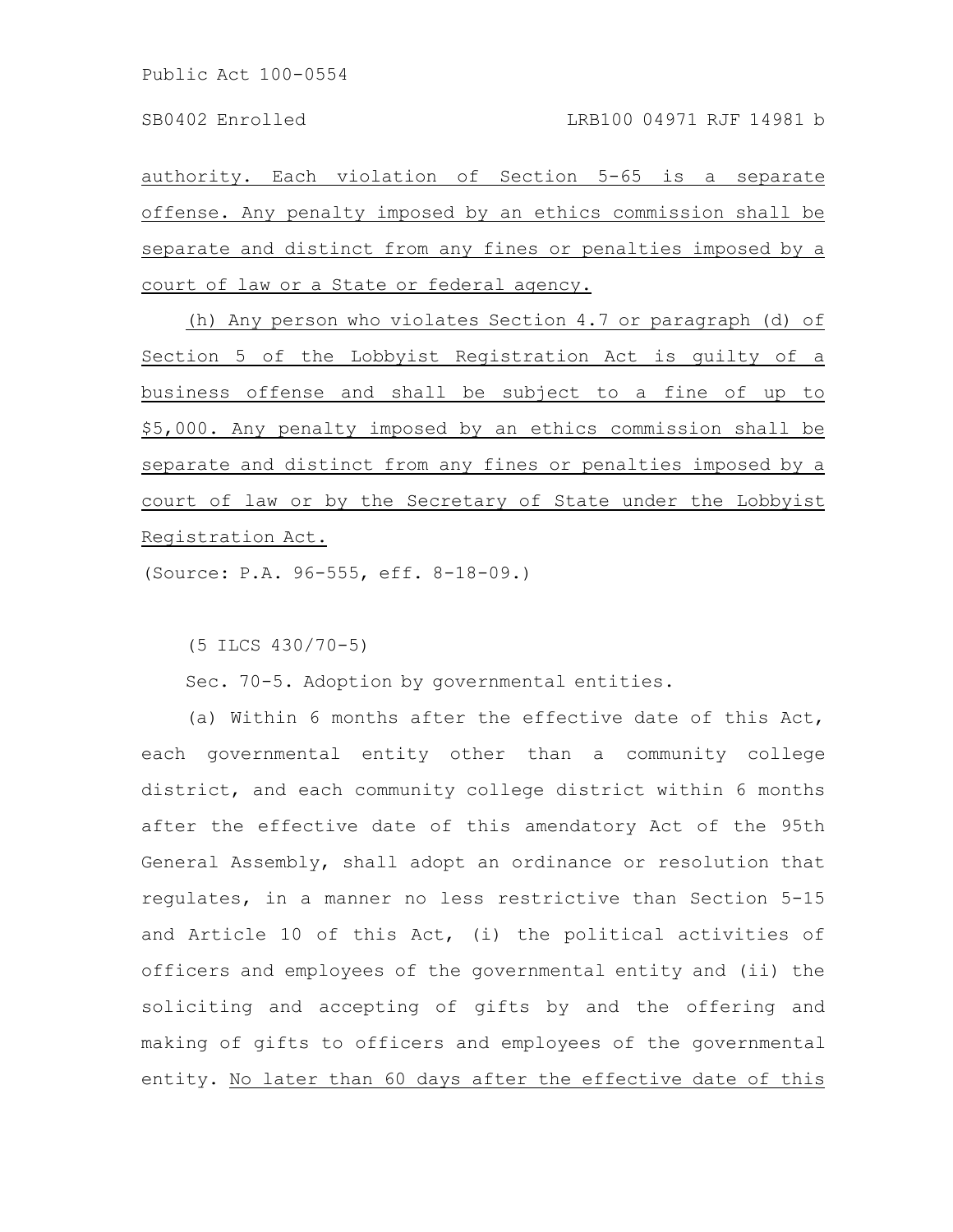amendatory Act of the 100th General Assembly, each governmental unit shall adopt an ordinance or resolution establishing a policy to prohibit sexual harassment. The policy shall include, at a minimum: (i) a prohibition on sexual harassment; (ii) details on how an individual can report an allegation of sexual harassment, including options for making a confidential report to a supervisor, ethics officer, Inspector General, or the Department of Human Rights; (iii) a prohibition on retaliation for reporting sexual harassment allegations, including availability of whistleblower protections under this Act, the Whistleblower Act, and the Illinois Human Rights Act; and (iv) the consequences of a violation of the prohibition on sexual harassment and the consequences for knowingly making a false report.

(b) Within 3 months after the effective date of this amendatory Act of the 93rd General Assembly, the Attorney General shall develop model ordinances and resolutions for the purpose of this Article. The Attorney General shall advise governmental entities on their contents and adoption.

(c) As used in this Article, (i) an "officer" means an elected or appointed official; regardless of whether the official is compensated, and (ii) an "employee" means a full-time, part-time, or contractual employee. (Source: P.A. 95-880, eff. 8-19-08.)

Section 15. The Secretary of State Act is amended by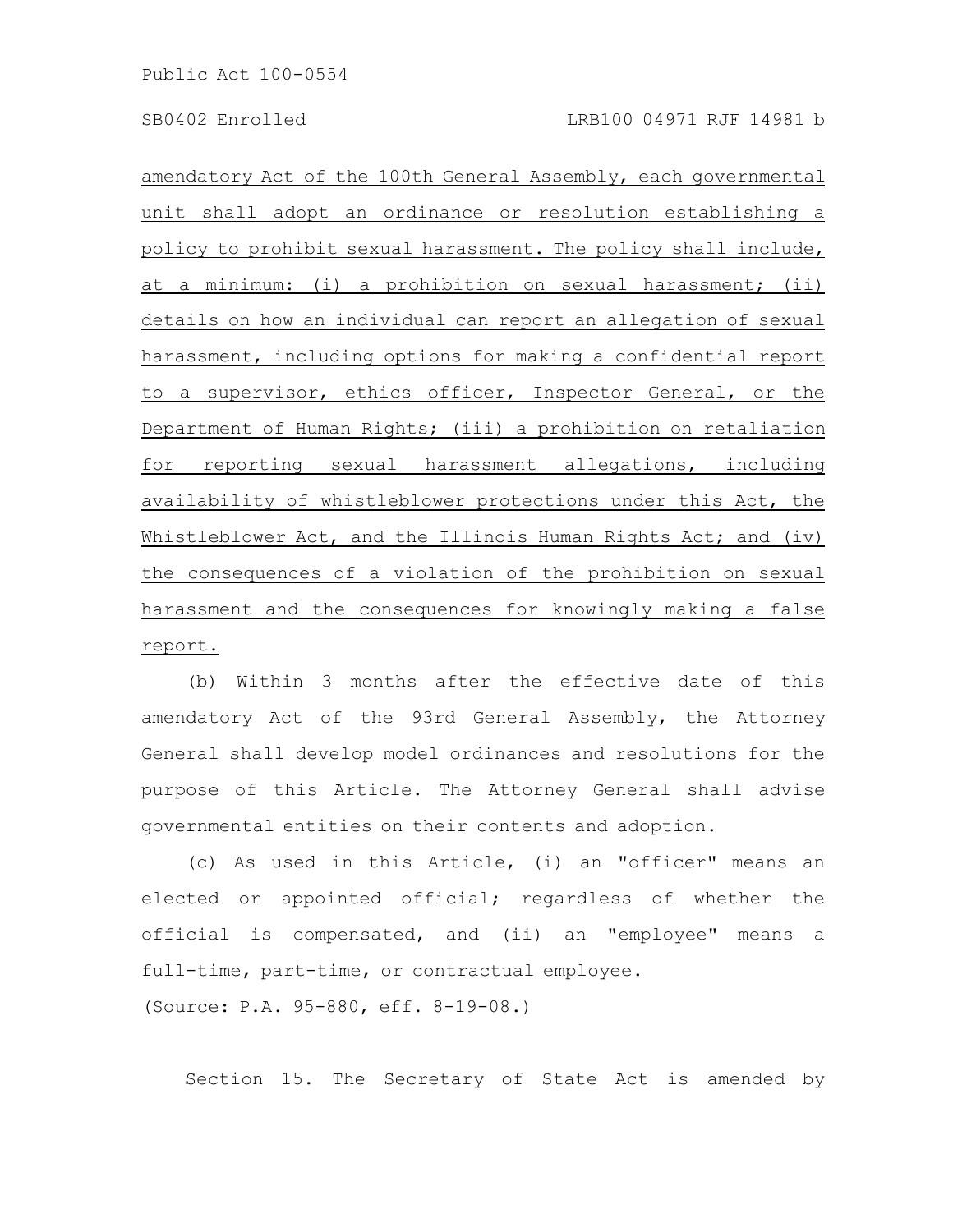changing Section 14 as follows:

(15 ILCS 305/14)

Sec. 14. Inspector General.

(a) The Secretary of State must, with the advice and consent of the Senate, appoint an Inspector General for the purpose of detection, deterrence, and prevention of fraud, corruption, mismanagement, gross or aggravated misconduct, or misconduct that may be criminal in nature in the Office of the Secretary of State. The Inspector General shall serve a 5-year term. If no successor is appointed and qualified upon the expiration of the Inspector General's term, the Office of Inspector General is deemed vacant and the powers and duties under this Section may be exercised only by an appointed and qualified interim Inspector General until a successor Inspector General is appointed and qualified. If the General Assembly is not in session when a vacancy in the Office of Inspector General occurs, the Secretary of State may appoint an interim Inspector General whose term shall expire 2 weeks after the next regularly scheduled session day of the Senate.

(b) The Inspector General shall have the following qualifications:

(1) has not been convicted of any felony under the laws of this State, another State, or the United States;

(2) has earned a baccalaureate degree from an institution of higher education; and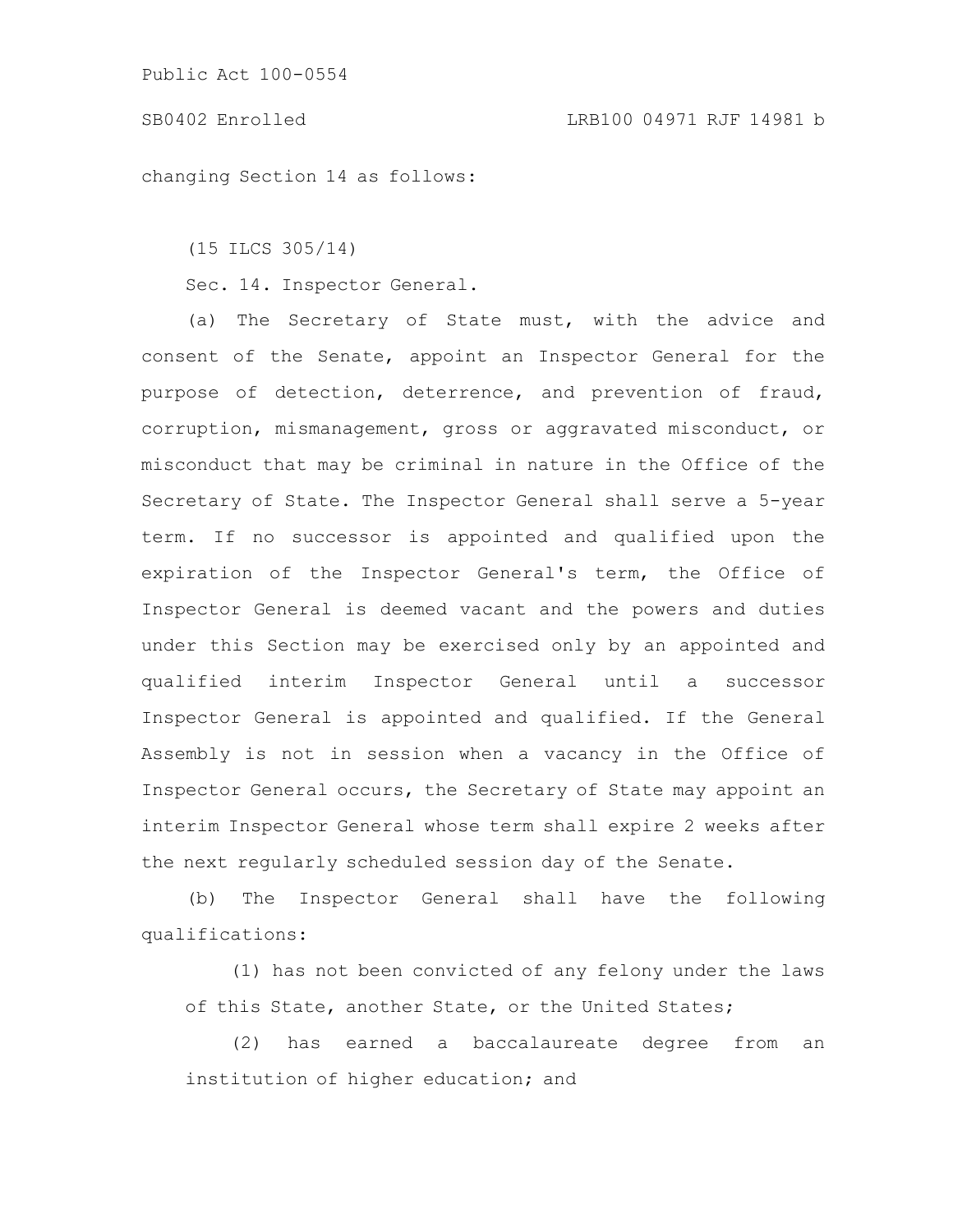# SB0402 Enrolled LRB100 04971 RJF 14981 b

(3) has either (A) 5 or more years of service with a federal, State, or local law enforcement agency, at least 2 years of which have been in a progressive investigatory capacity; (B) 5 or more years of service as a federal, State, or local prosecutor; or (C) 5 or more years of service as a senior manager or executive of a federal, State, or local agency.

(c) The Inspector General may review, coordinate, and recommend methods and procedures to increase the integrity of the Office of the Secretary of State. The duties of the Inspector General shall supplement and not supplant the duties of the Chief Auditor for the Secretary of State's Office or any other Inspector General that may be authorized by law. The Inspector General must report directly to the Secretary of State.

(d) In addition to the authority otherwise provided by this Section, but only when investigating the Office of the Secretary of State, its employees, or their actions for fraud, corruption, mismanagement, gross or aggravated misconduct, or misconduct that may be criminal in nature, the Inspector General is authorized:

(1) To have access to all records, reports, audits, reviews, documents, papers, recommendations, or other materials available that relate to programs and operations with respect to which the Inspector General has responsibilities under this Section.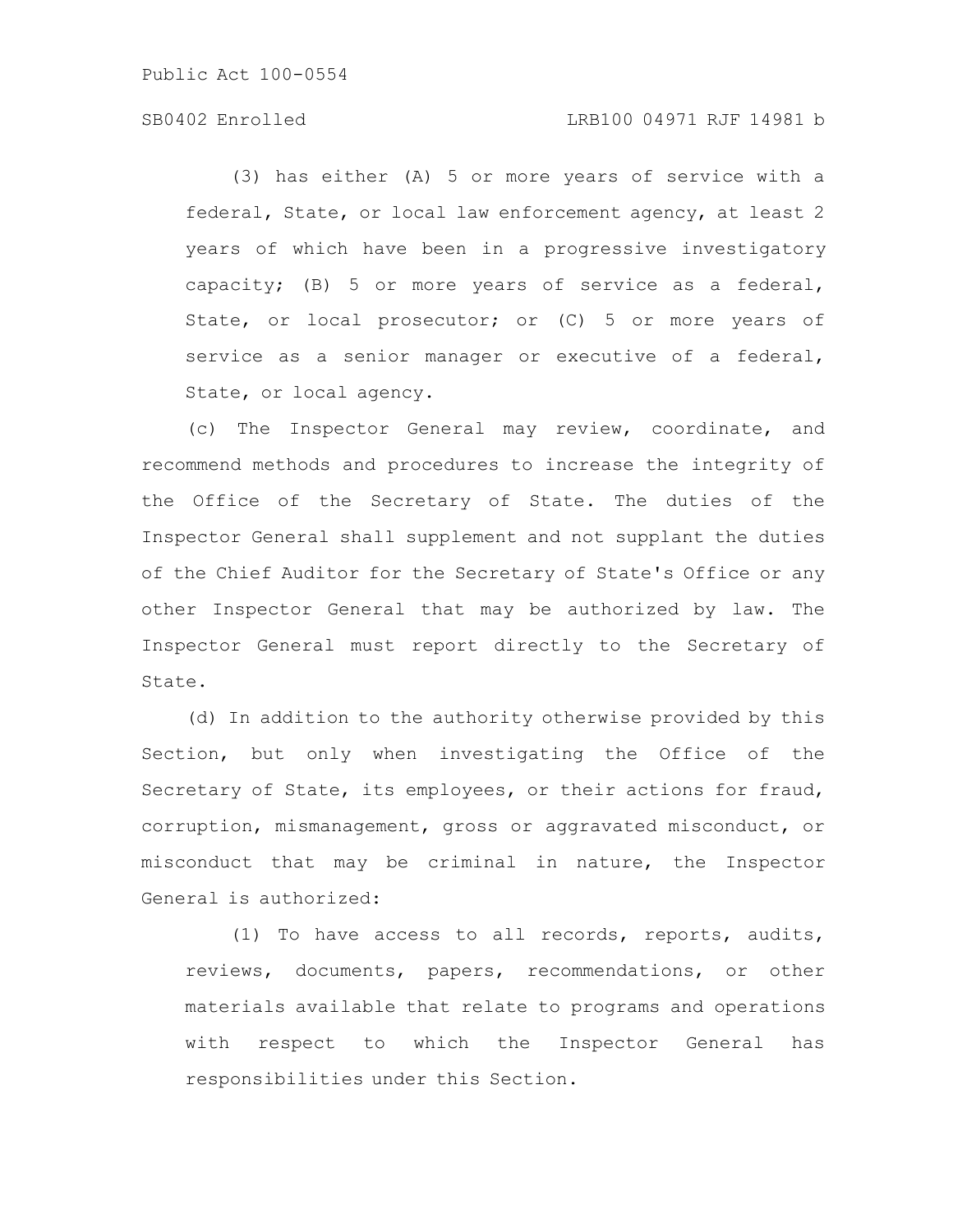(2) To make any investigations and reports relating to the administration of the programs and operations of the Office of the Secretary of State that are, in the judgment of the Inspector General, necessary or desirable.

(3) To request any information or assistance that may be necessary for carrying out the duties and responsibilities provided by this Section from any local, State, or federal governmental agency or unit thereof.

(4) To require by subpoena the appearance of witnesses and the production of all information, documents, reports, answers, records, accounts, papers, and other data and documentary evidence necessary in the performance of the functions assigned by this Section, with the exception of subsection (c) and with the exception of records of a labor organization authorized and recognized under the Illinois Public Labor Relations Act to be the exclusive bargaining representative of employees of the Secretary of State, including, but not limited to, records of representation of employees and the negotiation of collective bargaining agreements. A subpoena may be issued under this paragraph (4) only by the Inspector General and not by members of the Inspector General's staff. A person duly subpoenaed for testimony, documents, or other items who neglects or refuses to testify or produce documents or other items under the requirements of the subpoena shall be subject to punishment as may be determined by a court of competent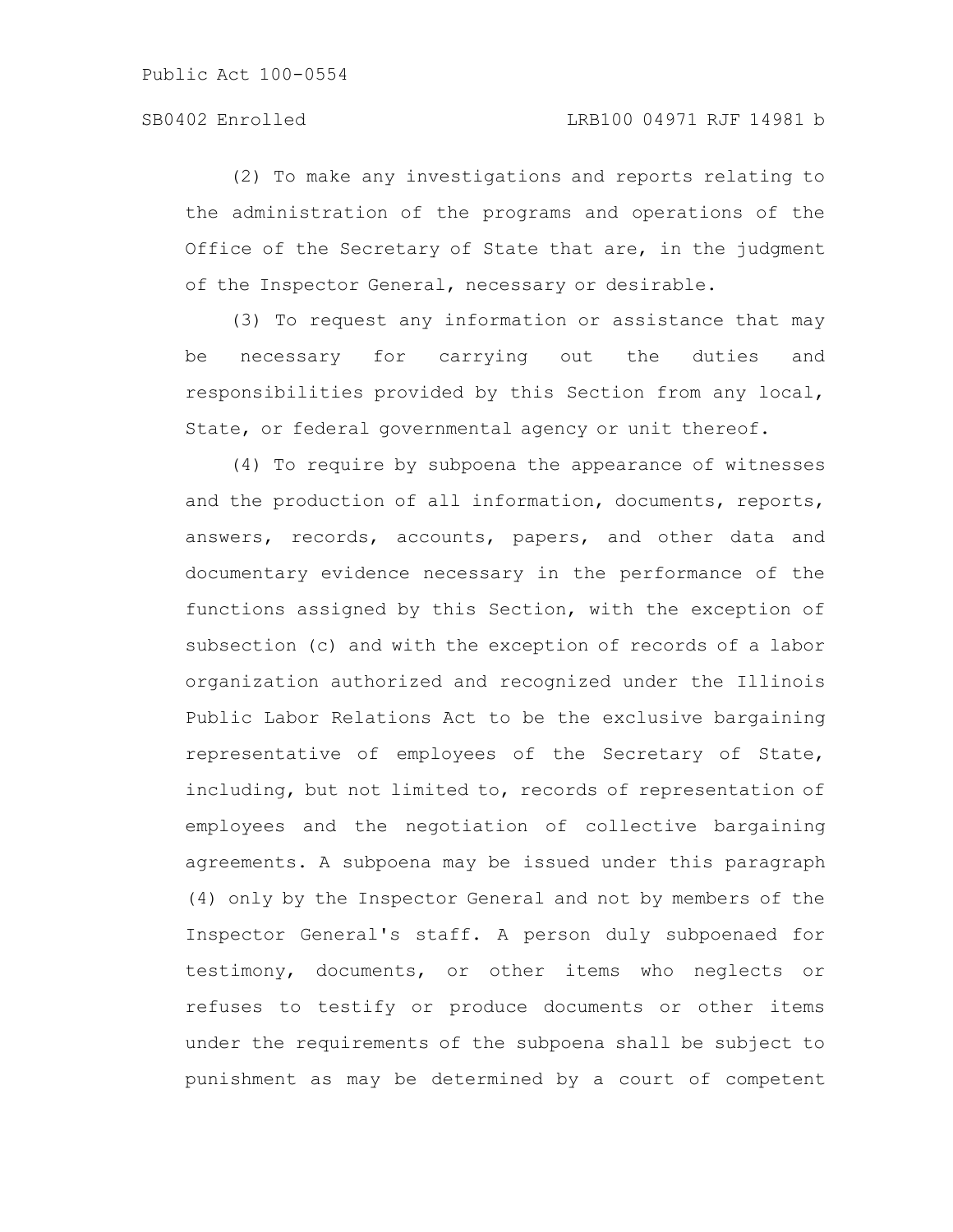# SB0402 Enrolled LRB100 04971 RJF 14981 b

jurisdiction, unless (i) the testimony, documents, or other items are covered by the attorney-client privilege or any other privilege or right recognized by law or (ii) the testimony, documents, or other items concern the representation of employees and the negotiation of collective bargaining agreements by a labor organization authorized and recognized under the Illinois Public Labor Relations Act to be the exclusive bargaining representative of employees of the Secretary of State. Nothing in this Section limits a person's right to protection against self-incrimination under the Fifth Amendment of the United States Constitution or Article I, Section 10, of the Constitution of the State of Illinois.

(5) To have direct and prompt access to the Secretary of State for any purpose pertaining to the performance of functions and responsibilities under this Section.

(d-5) In addition to the authority otherwise provided by this Section, the Secretary of State Inspector General shall have jurisdiction to investigate complaints and allegations of wrongdoing by any person or entity related to the Lobbyist Registration Act. When investigating those complaints and allegations, the Inspector General is authorized:

(1) To have access to all records, reports, audits, reviews, documents, papers, recommendations, or other materials available that relate to programs and operations with respect to which the Inspector General has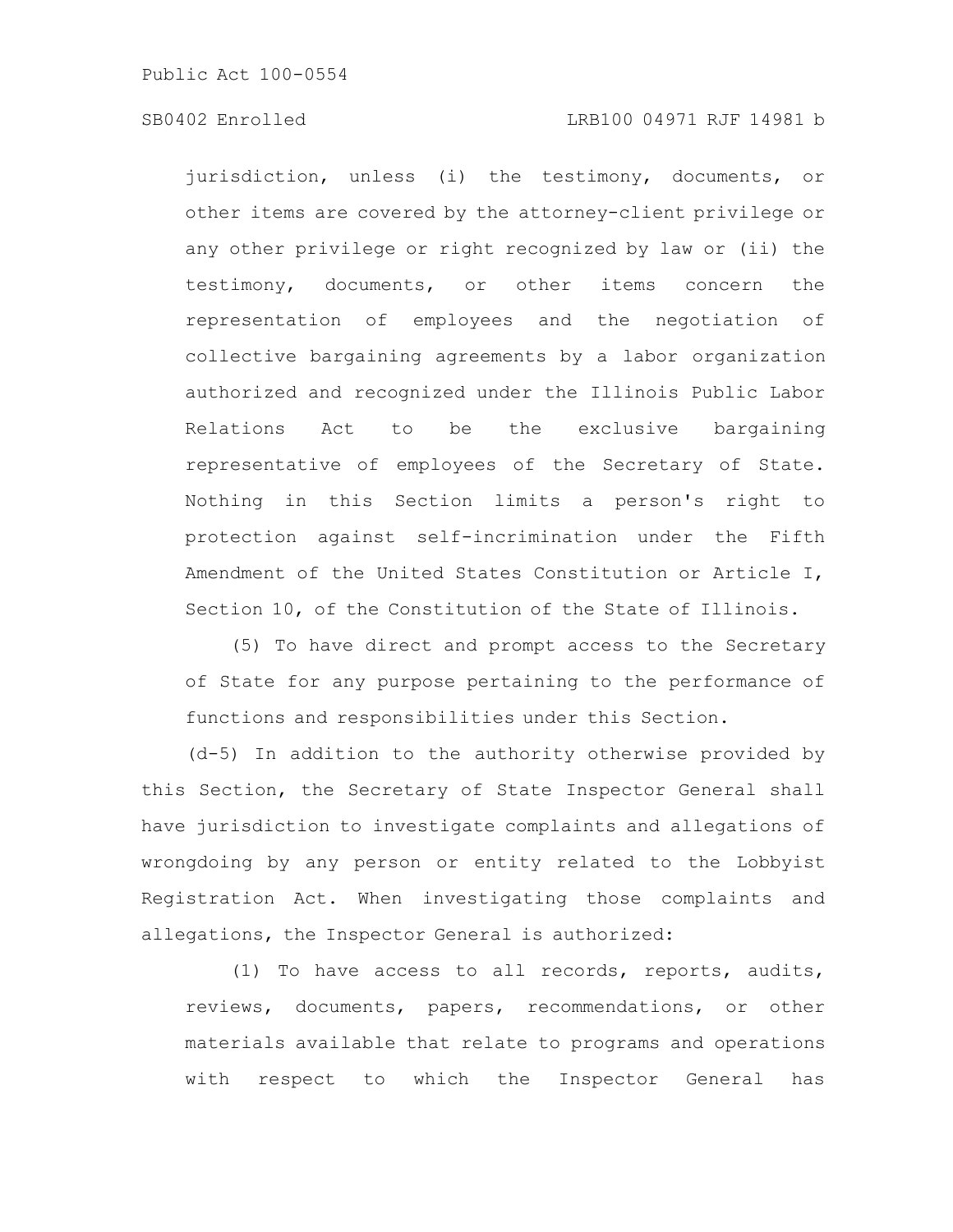responsibilities under this Section.

(2) To request any information or assistance that may be necessary for carrying out the duties and responsibilities provided by this Section from any local, State, or federal governmental agency or unit thereof.

(3) To require by subpoena the appearance of witnesses and the production of all information, documents, reports, answers, records, accounts, papers, and other data and documentary evidence necessary in the performance of the functions assigned by this Section. A subpoena may be issued under this paragraph (3) only by the Inspector General and not by members of the Inspector General's staff. A person duly subpoenaed for testimony, documents, or other items who neglects or refuses to testify or produce documents or other items under the requirements of the subpoena shall be subject to punishment as may be determined by a court of competent jurisdiction, unless the testimony, documents, or other items are covered by the attorney-client privilege or any other privilege or right recognized by law. Nothing in this Section limits a person's right to protection against self-incrimination under the Fifth Amendment of the United States Constitution or Section 10 of Article I of the Constitution of the State of Illinois.

(4) To have direct and prompt access to the Secretary of State for any purpose pertaining to the performance of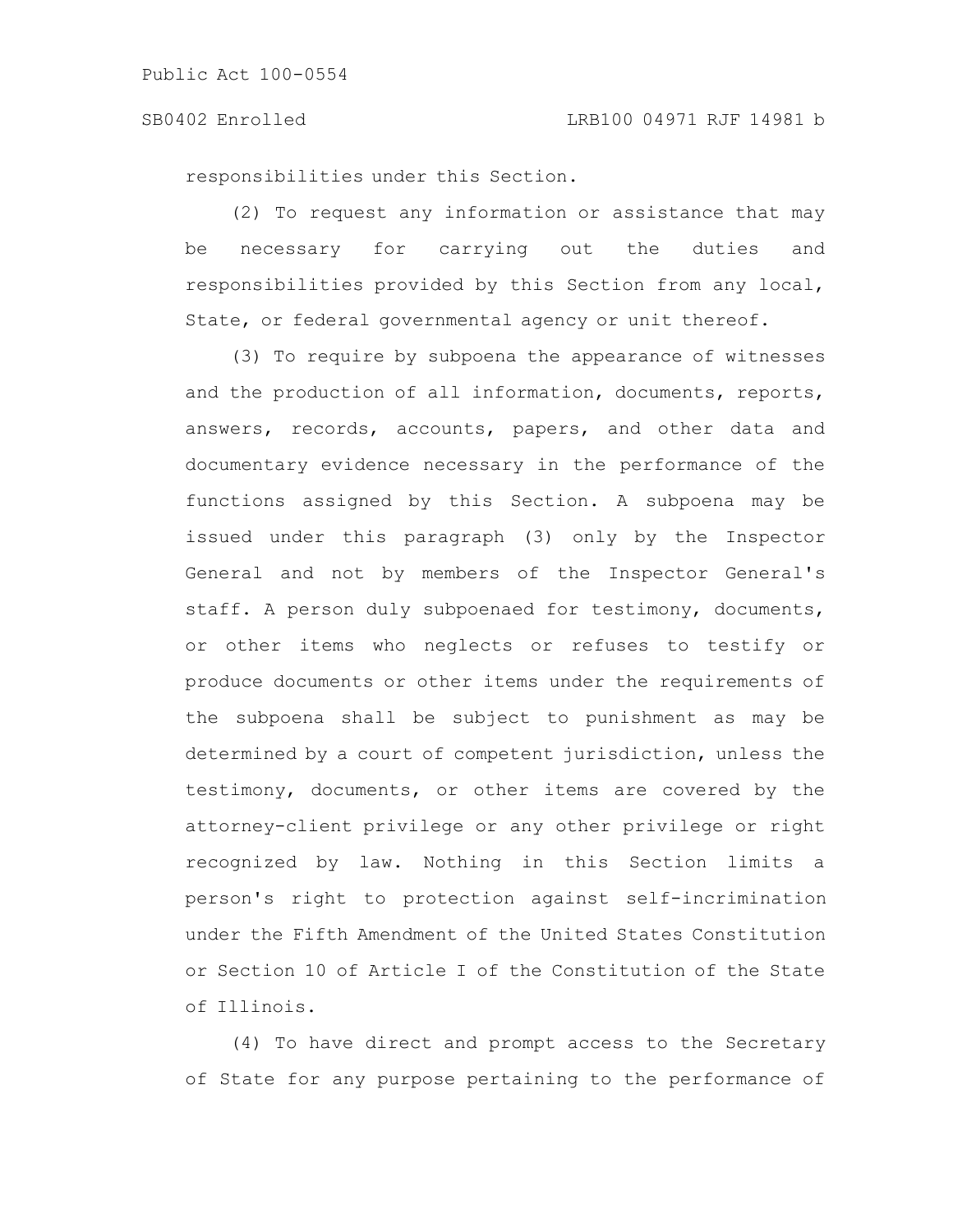functions and responsibilities under this Section.

(5) As provided in subsection (d) of Section 5 of the Lobbyist Registration Act, to review allegations that an individual required to be registered under the Lobbyist Registration Act has engaged in one or more acts of sexual harassment. Upon completion of that review, the Inspector General shall submit a summary of the review to the Executive Ethics Commission. The Secretary shall adopt rules setting forth the procedures for the review of such allegations.

(e) The Inspector General may receive and investigate complaints or information concerning the possible existence of an activity constituting a violation of law, rules, or regulations; mismanagement; abuse of authority; or substantial and specific danger to the public health and safety. Any person who knowingly files a false complaint or files a complaint with reckless disregard for the truth or the falsity of the facts underlying the complaint may be subject to discipline as set forth in the rules of the Department of Personnel of the Secretary of State or the Inspector General may refer the matter to a State's Attorney or the Attorney General.

The Inspector General may not, after receipt of a complaint or information, disclose the identity of the source without the consent of the source, unless the Inspector General determines that disclosure of the identity is reasonable and necessary for the furtherance of the investigation.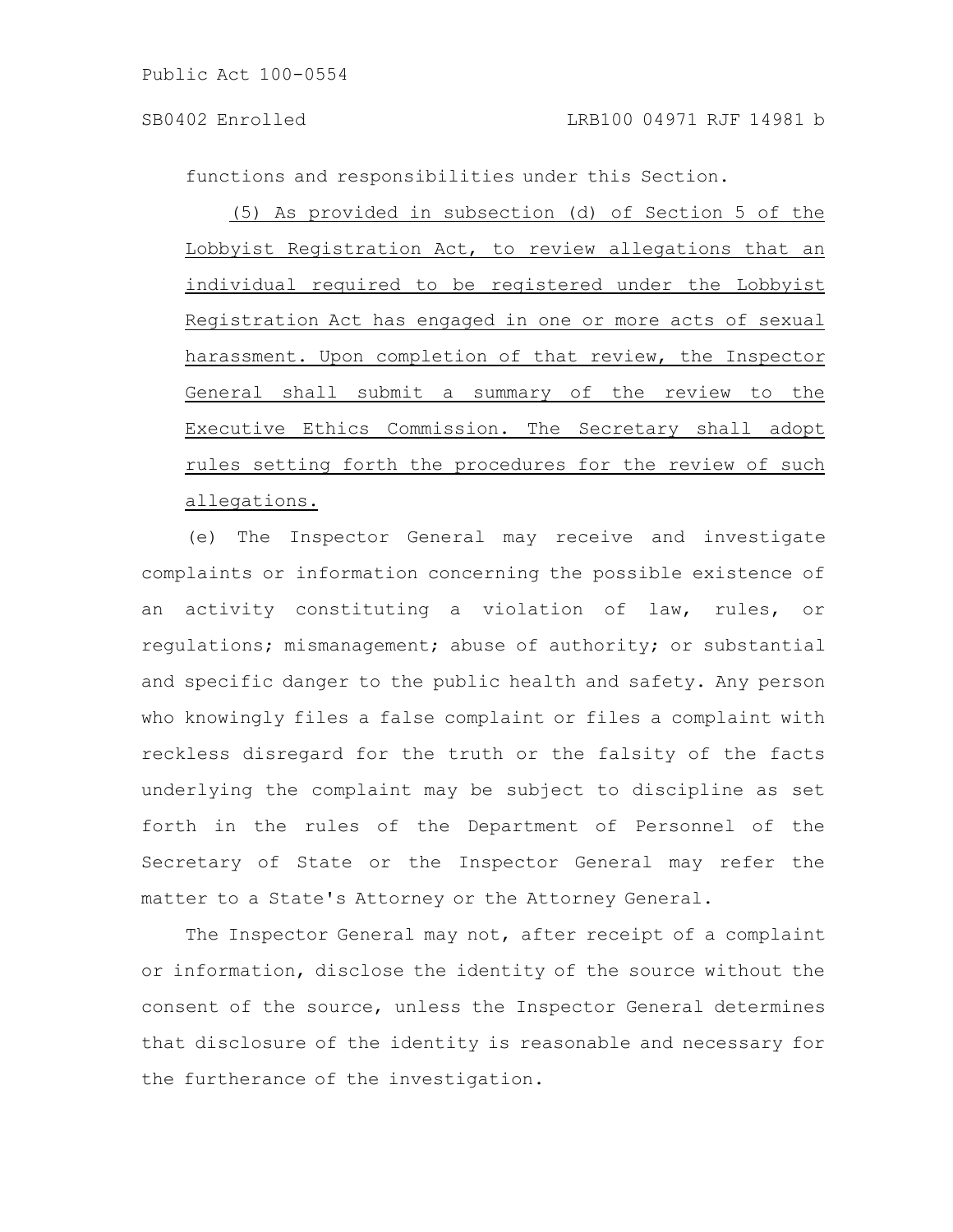# SB0402 Enrolled LRB100 04971 RJF 14981 b

Any employee who has the authority to recommend or approve any personnel action or to direct others to recommend or approve any personnel action may not, with respect to that authority, take or threaten to take any action against any employee as a reprisal for making a complaint or disclosing information to the Inspector General, unless the complaint was made or the information disclosed with the knowledge that it was false or with willful disregard for its truth or falsity.

(f) The Inspector General must adopt rules, in accordance with the provisions of the Illinois Administrative Procedure Act, establishing minimum requirements for initiating, conducting, and completing investigations. The rules must establish criteria for determining, based upon the nature of the allegation, the appropriate method of investigation, which may include, but is not limited to, site visits, telephone contacts, personal interviews, or requests for written responses. The rules must also clarify how the Office of the Inspector General shall interact with other local, State, and federal law enforcement investigations.

Any employee of the Secretary of State subject to investigation or inquiry by the Inspector General or any agent or representative of the Inspector General concerning misconduct that is criminal in nature shall have the right to be notified of the right to remain silent during the investigation or inquiry and the right to be represented in the investigation or inquiry by an attorney or a representative of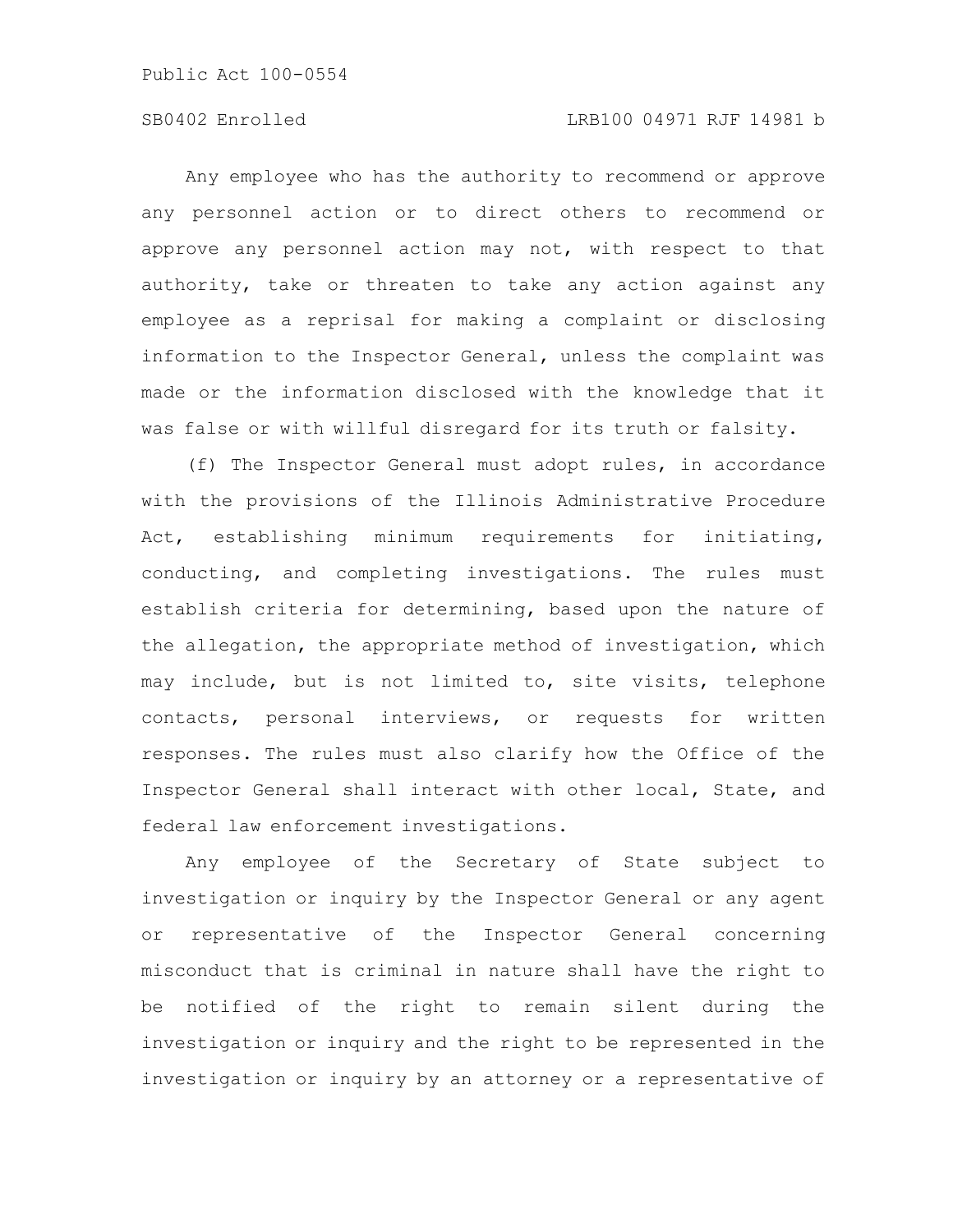# SB0402 Enrolled LRB100 04971 RJF 14981 b

a labor organization that is the exclusive collective bargaining representative of employees of the Secretary of State. Any investigation or inquiry by the Inspector General or any agent or representative of the Inspector General must be conducted with an awareness of the provisions of a collective bargaining agreement that applies to the employees of the Secretary of State and with an awareness of the rights of the employees as set forth in State and federal law and applicable judicial decisions. Any recommendations for discipline or any action taken against any employee by the Inspector General or any representative or agent of the Inspector General must comply with the provisions of the collective bargaining agreement that applies to the employee.

(g) On or before January 1 of each year, the Inspector General shall report to the President of the Senate, the Minority Leader of the Senate, the Speaker of the House of Representatives, and the Minority Leader of the House of Representatives on the types of investigations and the activities undertaken by the Office of the Inspector General during the previous calendar year.

(Source: P.A. 96-555, eff. 1-1-10; 96-1358, eff. 7-28-10.)

Section 20. The Lobbyist Registration Act is amended by changing Sections 5 and 10 and by adding Section 4.7 as follows: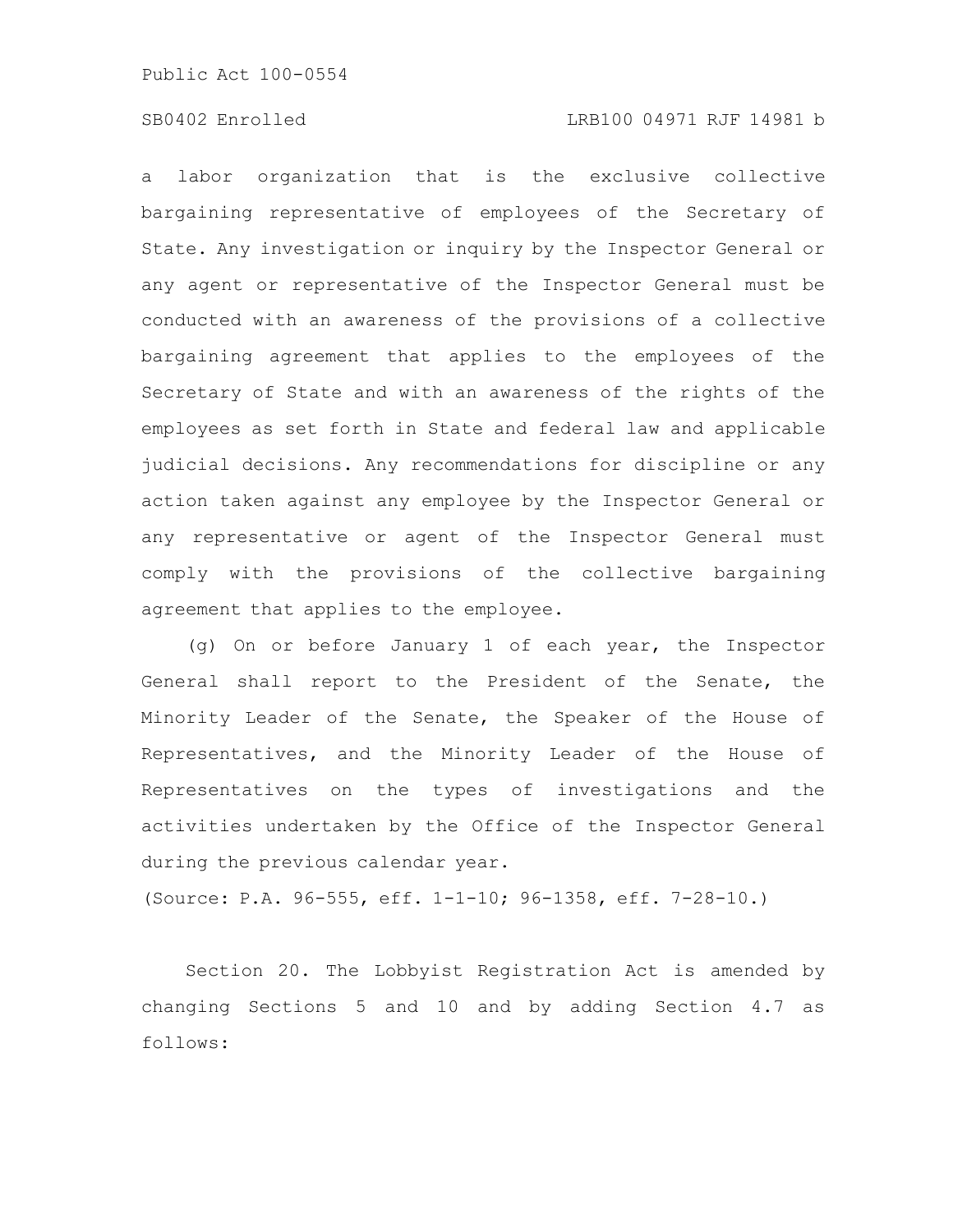(25 ILCS 170/4.7 new)

Sec. 4.7. Prohibition on sexual harassment.

(a) All persons have the right to work in an environment free from sexual harassment. All persons subject to this Act shall refrain from sexual harassment of any person.

(b) Beginning January 1, 2018, each natural person required to register as a lobbyist under this Act must complete, at least annually, a sexual harassment training program provided by the Secretary of State. A natural person registered under this Act must complete the training program no later than 30 days after registration or renewal under this Act. This requirement does not apply to a lobbying entity or a client that hires a lobbyist that (i) does not have employees of the lobbying entity or client registered as lobbyists, or (ii) does not have an actual presence in Illinois.

(c) No later than January 1, 2018, each natural person and any entity required to register under this Act shall have a written sexual harassment policy that shall include, at a minimum: (i) a prohibition on sexual harassment; (ii) details on how an individual can report an allegation of sexual harassment, including options for making a confidential report to a supervisor, ethics officer, Inspector General, or the Department of Human Rights; (iii) a prohibition on retaliation for reporting sexual harassment allegations, including availability of whistleblower protections under the State Officials and Employee Ethics Act, the Whistleblower Act, and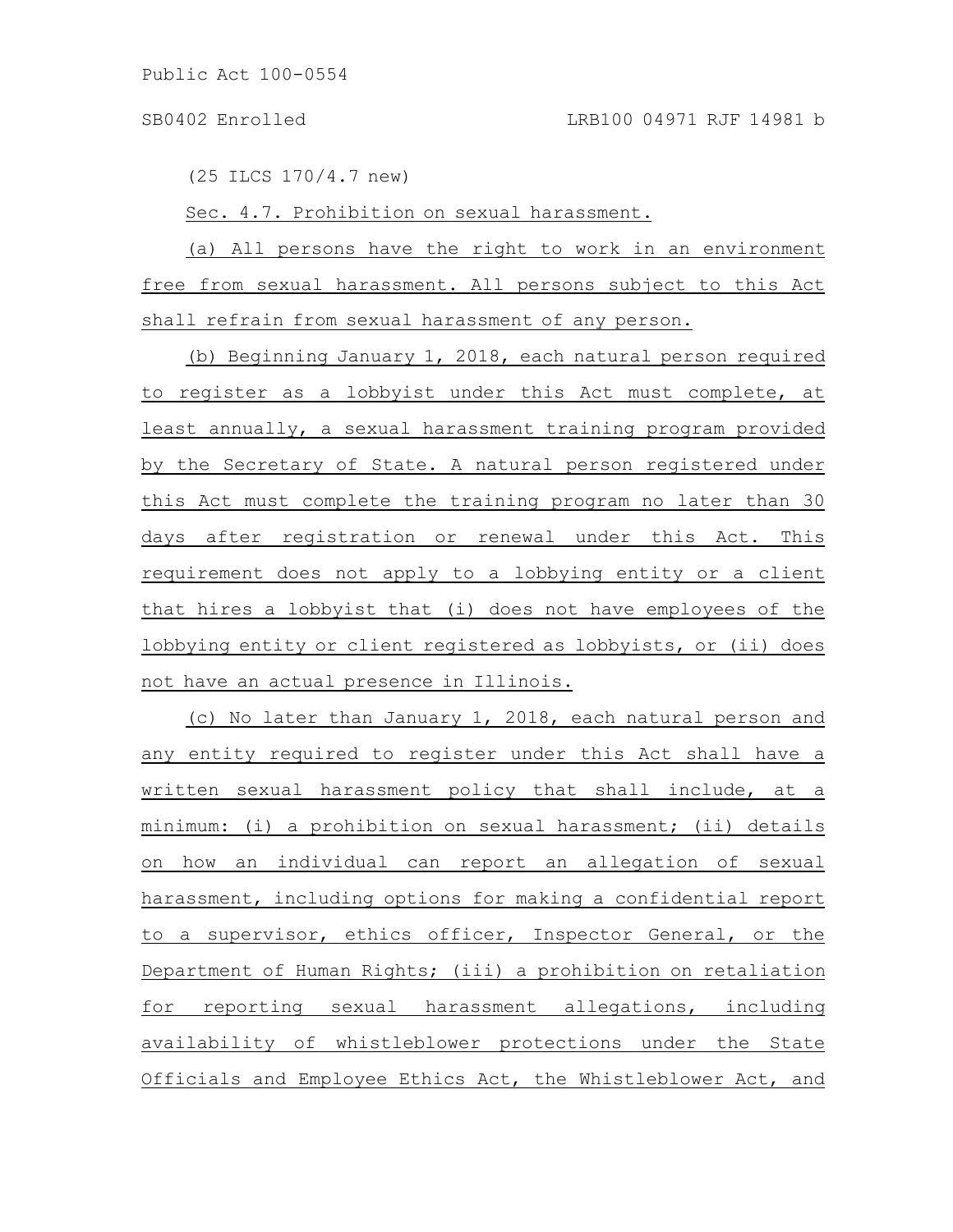the Illinois Human Rights Act; and (iv) the consequences of a violation of the prohibition on sexual harassment and the consequences for knowingly making a false report.

(d) For purposes of this Act, "sexual harassment" means any unwelcome sexual advances or requests for sexual favors or any conduct of a sexual nature when: (i) submission to such conduct is made either explicitly or implicitly a term or condition of an individual's employment; (ii) submission to or rejection of such conduct by an individual is used as the basis for employment decisions affecting such individual; or (iii) such conduct has the purpose or effect of substantially interfering with an individual's work performance or creating an intimidating, hostile, or offensive working environment. For the purposes of this definition, the phrase "working environment" is not limited to a physical location an employee is assigned to perform his or her duties and does not require an employment relationship.

(e) The Secretary of State shall adopt rules for the implementation of this Section. In order to provide for the expeditious and timely implementation of this Section, the Secretary of State shall adopt emergency rules under subsection (z) of Section 5-45 of the Illinois Administrative Procedure Act for the implementation of this Section no later than 60 days after the effective date of this amendatory Act of the 100th General Assembly.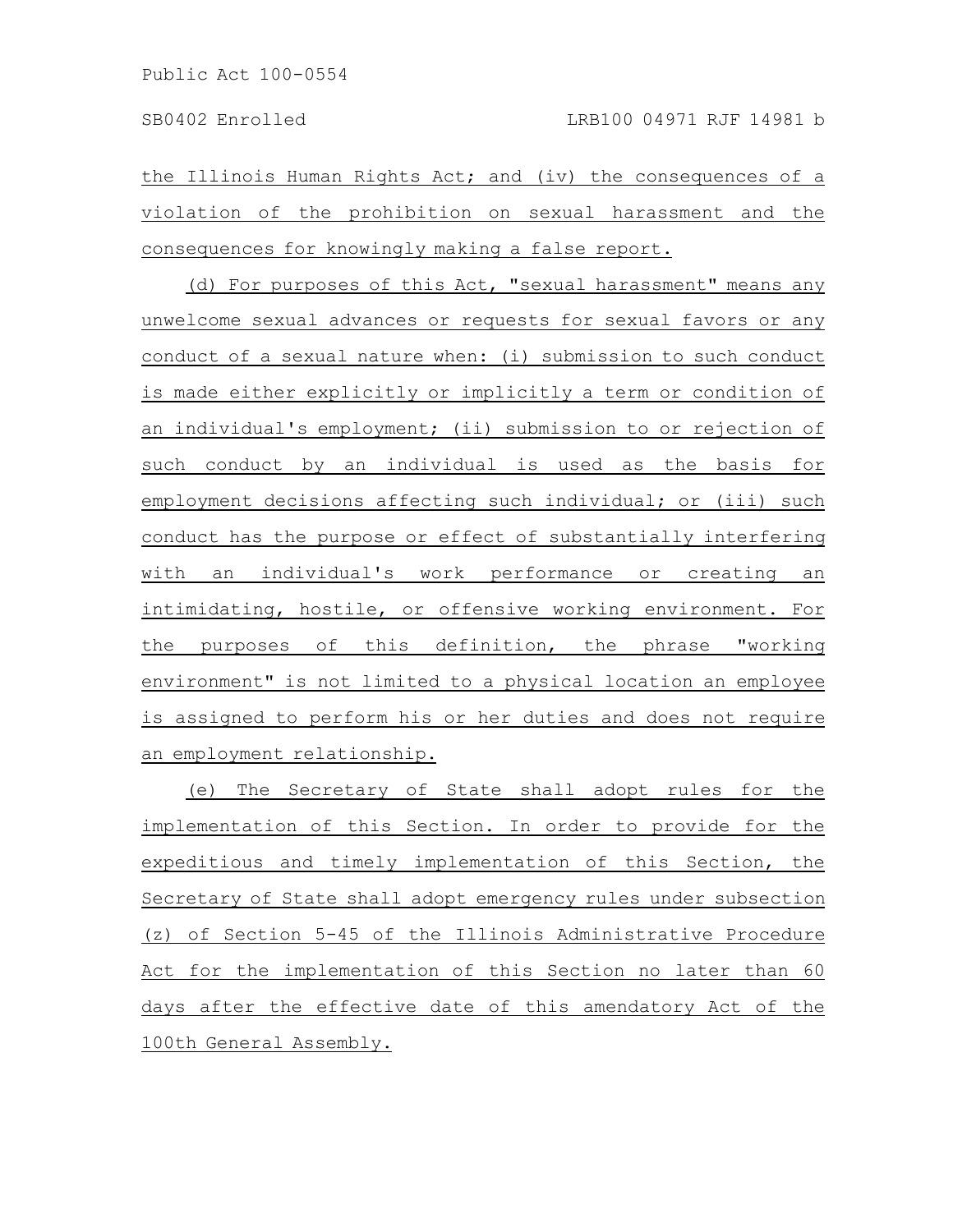(25 ILCS 170/5)

Sec. 5. Lobbyist registration and disclosure. Every natural person and every entity required to register under this Act shall before any service is performed which requires the natural person or entity to register, but in any event not later than 2 business days after being employed or retained, file in the Office of the Secretary of State a statement in a format prescribed by the Secretary of State containing the following information with respect to each person or entity employing, retaining, or benefitting from the services of the natural person or entity required to register:

(a) The registrant's name, permanent address, e-mail address, if any, fax number, if any, business telephone number, and temporary address, if the registrant has a temporary address while lobbying.

(a-5) If the registrant is an entity, the information required under subsection (a) for each natural person associated with the registrant who will be lobbying, regardless of whether lobbying is a significant part of his or her duties.

(b) The name and address of the client or clients employing or retaining the registrant to perform such services or on whose behalf the registrant appears. If the client employing or retaining the registrant is a client registrant, the statement shall also include the name and address of the client or clients of the client registrant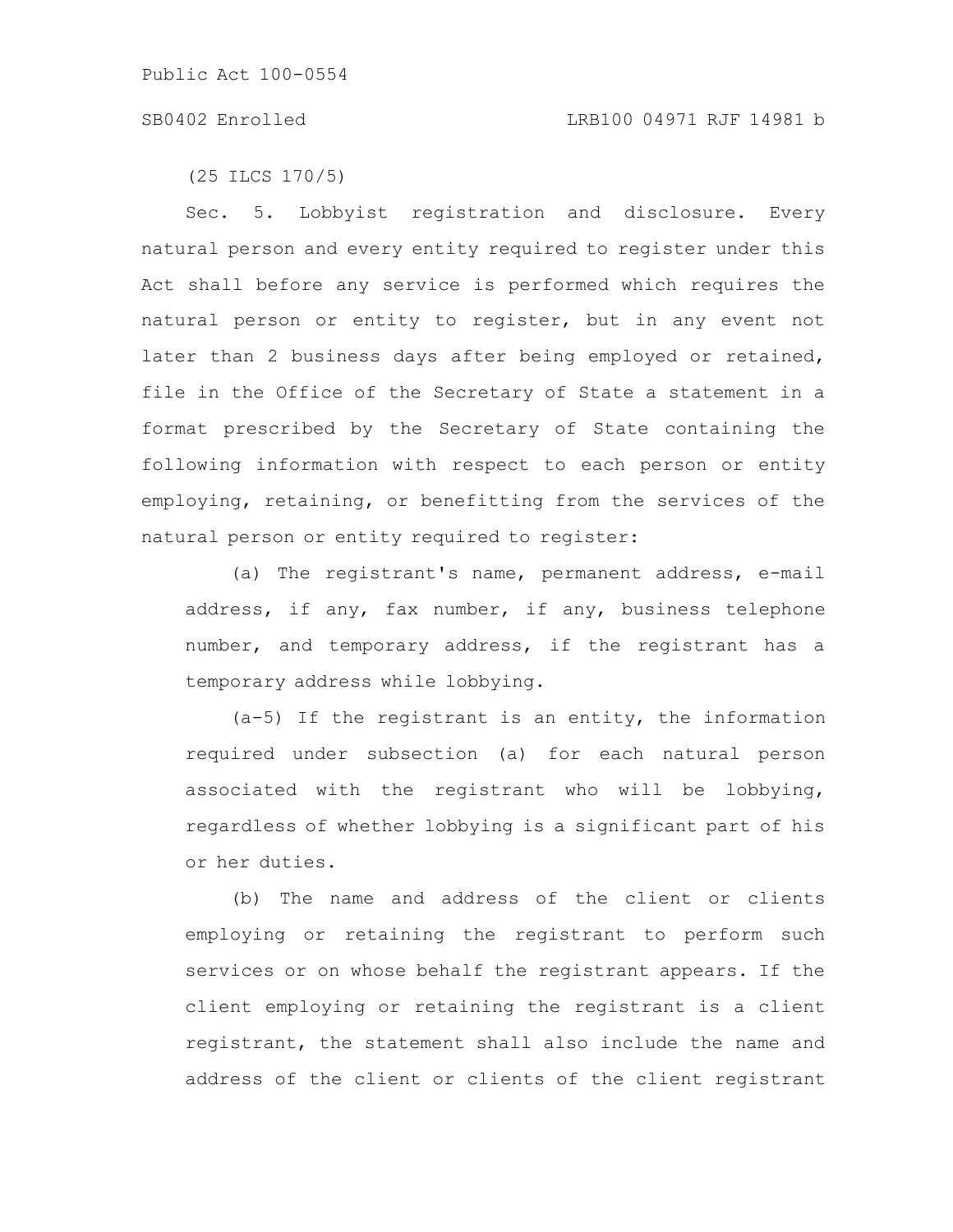on whose behalf the registrant will be or anticipates performing services.

(c) A brief description of the executive, legislative, or administrative action in reference to which such service is to be rendered.

(c-5) Each executive and legislative branch agency the registrant expects to lobby during the registration period.

(c-6) The nature of the client's business, by indicating all of the following categories that apply: (1) banking and financial services, (2) manufacturing, (3) education, (4) environment, (5) healthcare, (6) insurance, (7) community interests, (8) labor, (9) public relations or advertising, (10) marketing or sales, (11) hospitality, (12) engineering, (13) information or technology products or services, (14) social services, (15) public utilities, (16) racing or wagering, (17) real estate or construction, (18) telecommunications, (19) trade or professional association, (20) travel or tourism, (21) transportation, (22) agriculture, and (23) other (setting forth the nature of that other business).

(d) A confirmation that the registrant has a sexual harassment policy as required by Section 4.7, that such policy shall be made available to any individual within 2 business days upon written request (including electronic requests), that any person may contact the authorized agent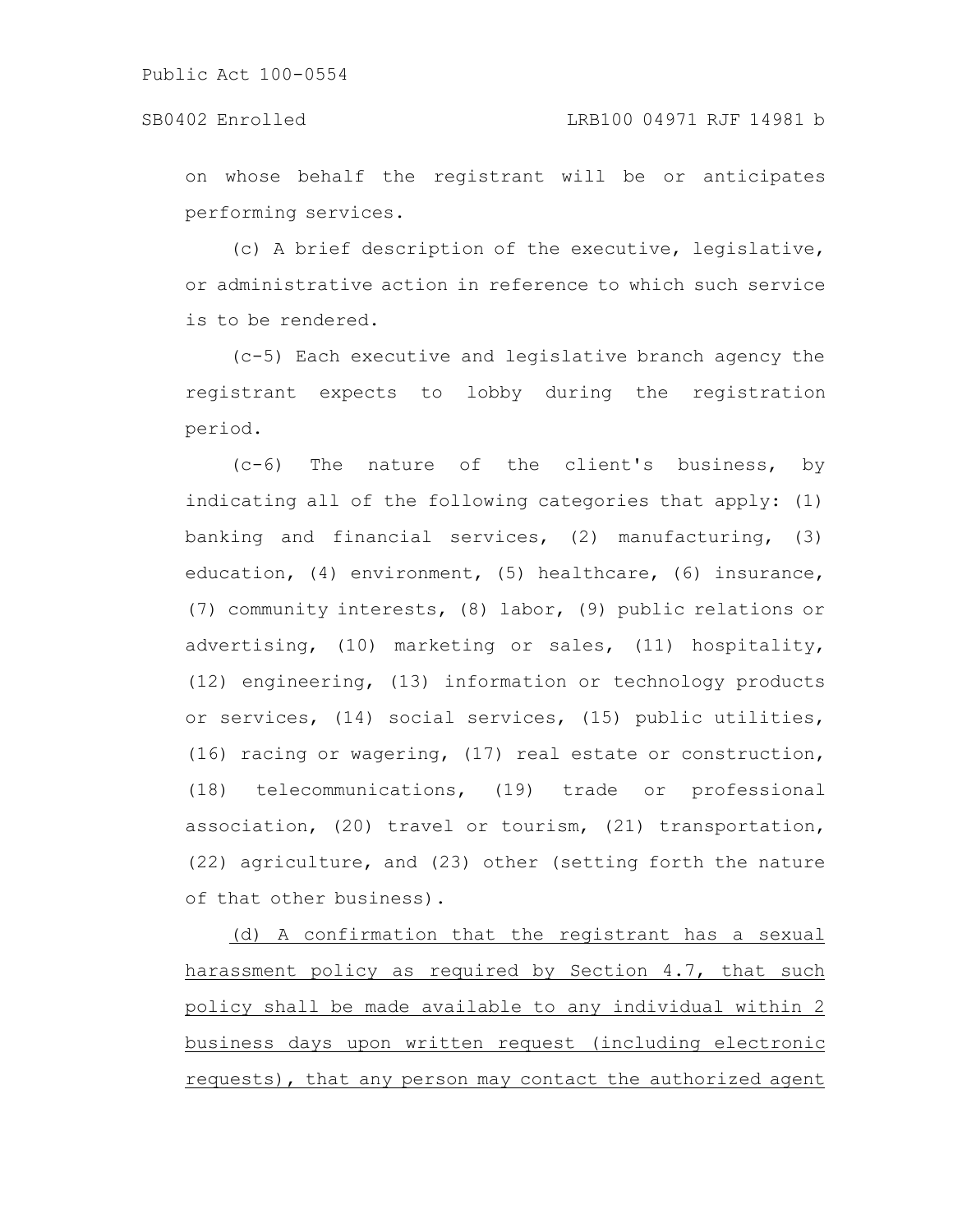of the registrant to report allegations of sexual harassment, and that the registrant recognizes the Inspector General has jurisdiction to review any allegations of sexual harassment alleged against the registrant or lobbyists hired by the registrant.

Every natural person and every entity required to register under this Act shall annually submit the registration required by this Section on or before each January 31. The registrant has a continuing duty to report any substantial change or addition to the information contained in the registration.

The Secretary of State shall make all filed statements and amendments to statements publicly available by means of a searchable database that is accessible through the World Wide Web. The Secretary of State shall provide all software necessary to comply with this provision to all natural persons and entities required to file. The Secretary of State shall implement a plan to provide computer access and assistance to natural persons and entities required to file electronically.

All natural persons and entities required to register under this Act shall remit a single, annual, and nonrefundable \$300 registration fee. Each natural person required to register under this Act shall submit, on an annual basis, a picture of the registrant. A registrant may, in lieu of submitting a picture on an annual basis, authorize the Secretary of State to use any photo identification available in any database maintained by the Secretary of State for other purposes. Each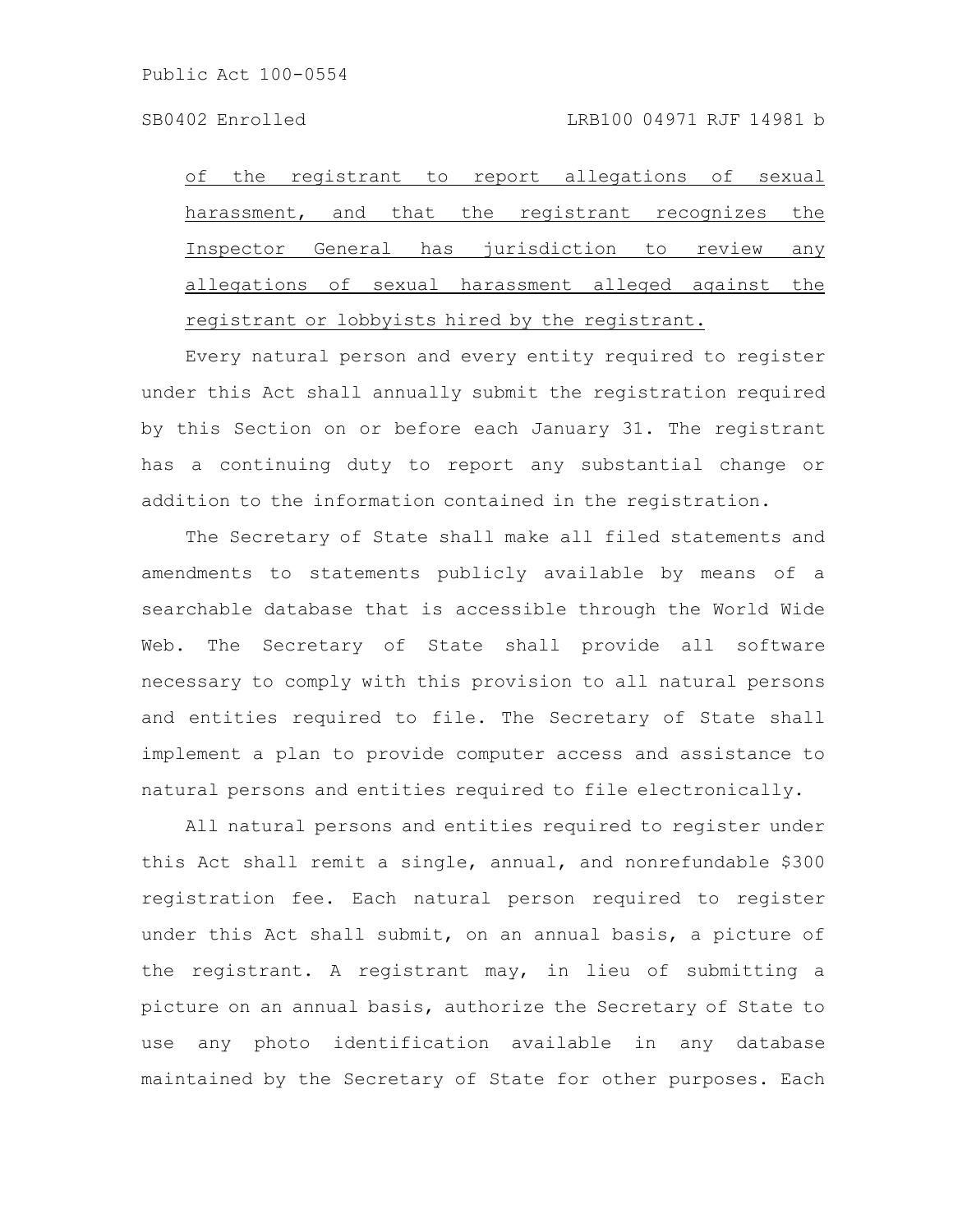# SB0402 Enrolled LRB100 04971 RJF 14981 b

registration fee collected for registrations on or after January 1, 2010 shall be deposited into the Lobbyist Registration Administration Fund for administration and enforcement of this Act.

(Source: P.A. 98-459, eff. 1-1-14.)

(25 ILCS 170/10) (from Ch. 63, par. 180)

Sec. 10. Penalties.

(a) Any person who violates any of the provisions of this Act, except for a violation of Section 4.7 or paragraph (d) of Section 5, shall be guilty of a business offense and shall be fined not more than \$10,000 for each violation. Every day that a report or registration is late shall constitute a separate violation. In determining the appropriate fine for each violation, the trier of fact shall consider the scope of the entire lobbying project, the nature of activities conducted during the time the person was in violation of this Act, and whether or not the violation was intentional or unreasonable.

(a-5) A violation of Section 4.7 or paragraph (d) of Section 5 shall be considered a violation of the State Officials and Employees Ethics Act, subject to the jurisdiction of the Executive Ethics Commission and to all penalties under Section 50-5 of the State Officials and Employees Ethics Act.

(b) In addition to the penalties provided for in subsections subsection (a) and (a-5) of this Section, any person convicted of any violation of any provision of this Act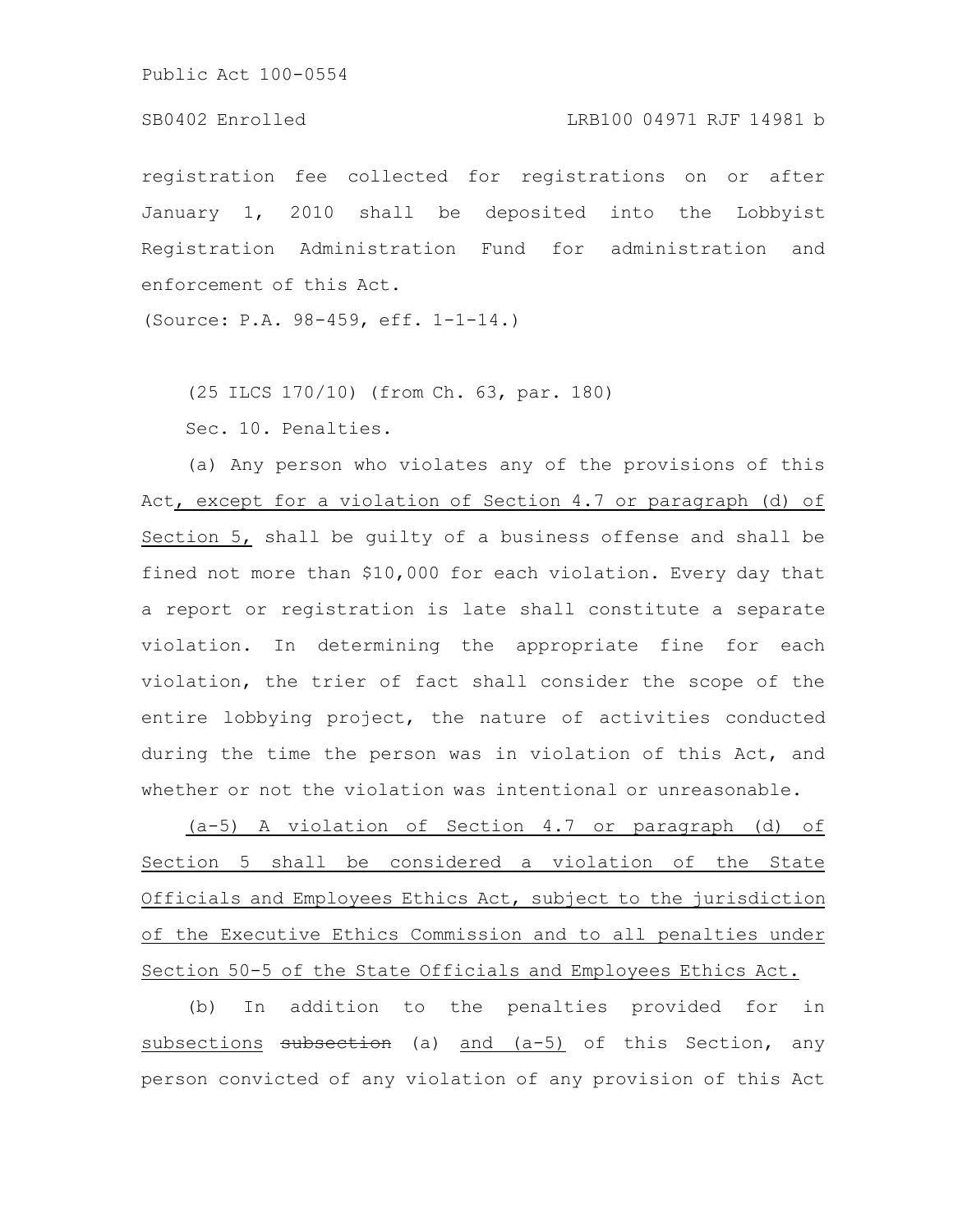is prohibited for a period of three years from the date of such conviction from lobbying.

(c) There is created in the State treasury a special fund to be known as the Lobbyist Registration Administration Fund. All fines collected in the enforcement of this Section shall be deposited into the Fund. These funds shall, subject to appropriation, be used by the Office of the Secretary of State for implementation and administration of this Act.

(Source: P.A. 96-555, eff. 1-1-10.)

Section 25. The Illinois Human Rights Act is amended by adding Section 2-107 as follows:

(775 ILCS 5/2-107 new)

Sec. 2-107. Hotline to Report Sexual Harassment.

(a) The Department shall, no later than 3 months after the effective date of this amendatory Act of the 100th General Assembly, establish and maintain a sexual harassment hotline. The Department shall help persons who contact the Department through the hotline find necessary resources, including counseling services, and assist in the filing of sexual harassment complaints with the Department or other applicable agencies. The Department may recommend individual seek private counsel, but shall not make recommendations for legal representation. The hotline shall provide the means through which persons may anonymously report sexual harassment in both